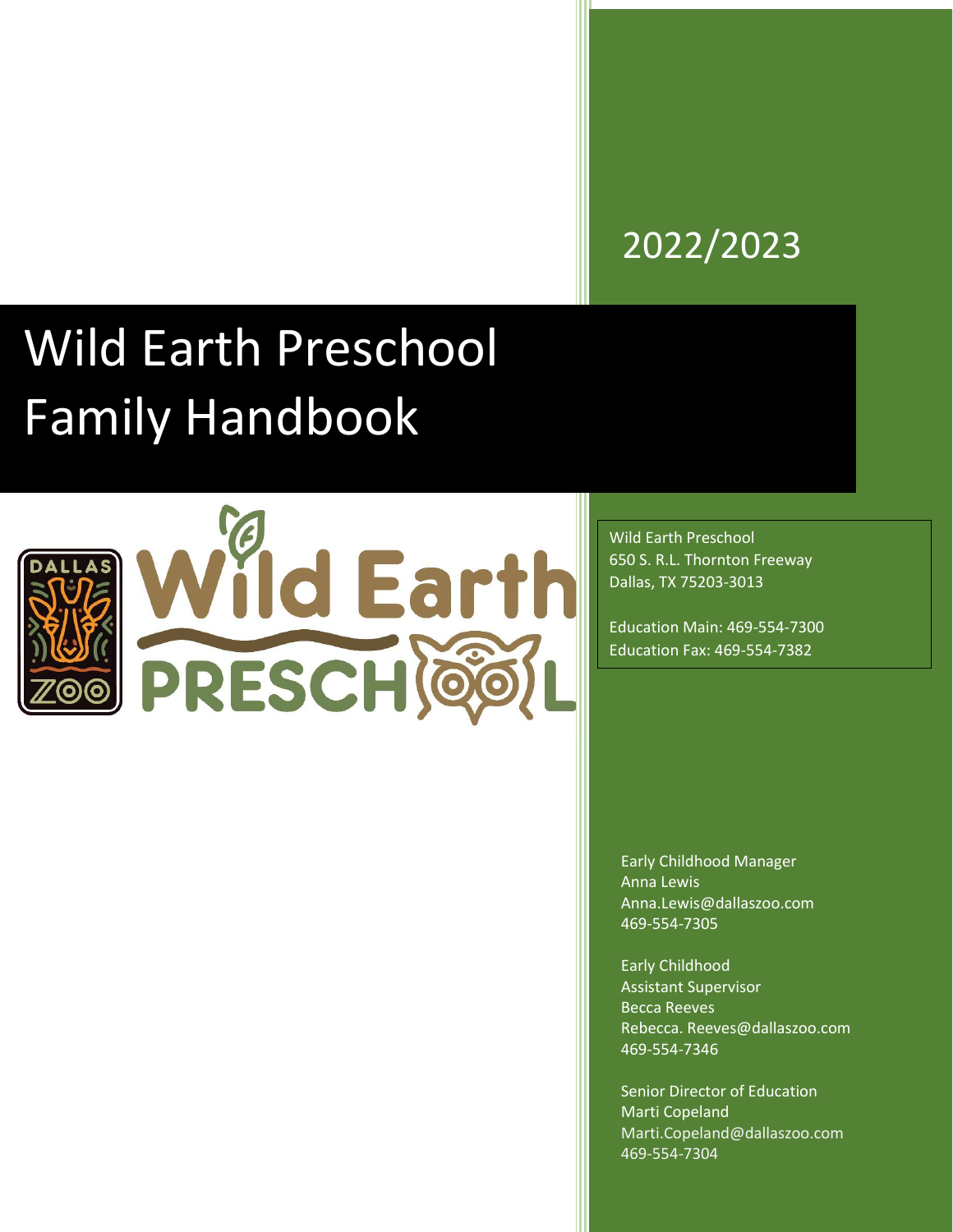| Wild Earth<br><b>PRESCHOOL</b> | Family Handbook |
|--------------------------------|-----------------|
| Contents                       |                 |
|                                |                 |
|                                |                 |
|                                |                 |
|                                |                 |
|                                |                 |
|                                |                 |
|                                |                 |
|                                |                 |
|                                |                 |
|                                |                 |
|                                |                 |
|                                |                 |
|                                |                 |
|                                |                 |
|                                |                 |
|                                |                 |
|                                |                 |
|                                |                 |
|                                |                 |
|                                |                 |
|                                |                 |
|                                |                 |
|                                |                 |
|                                |                 |
|                                |                 |
|                                |                 |
|                                |                 |
|                                |                 |
|                                |                 |
|                                |                 |
|                                |                 |
|                                |                 |
|                                |                 |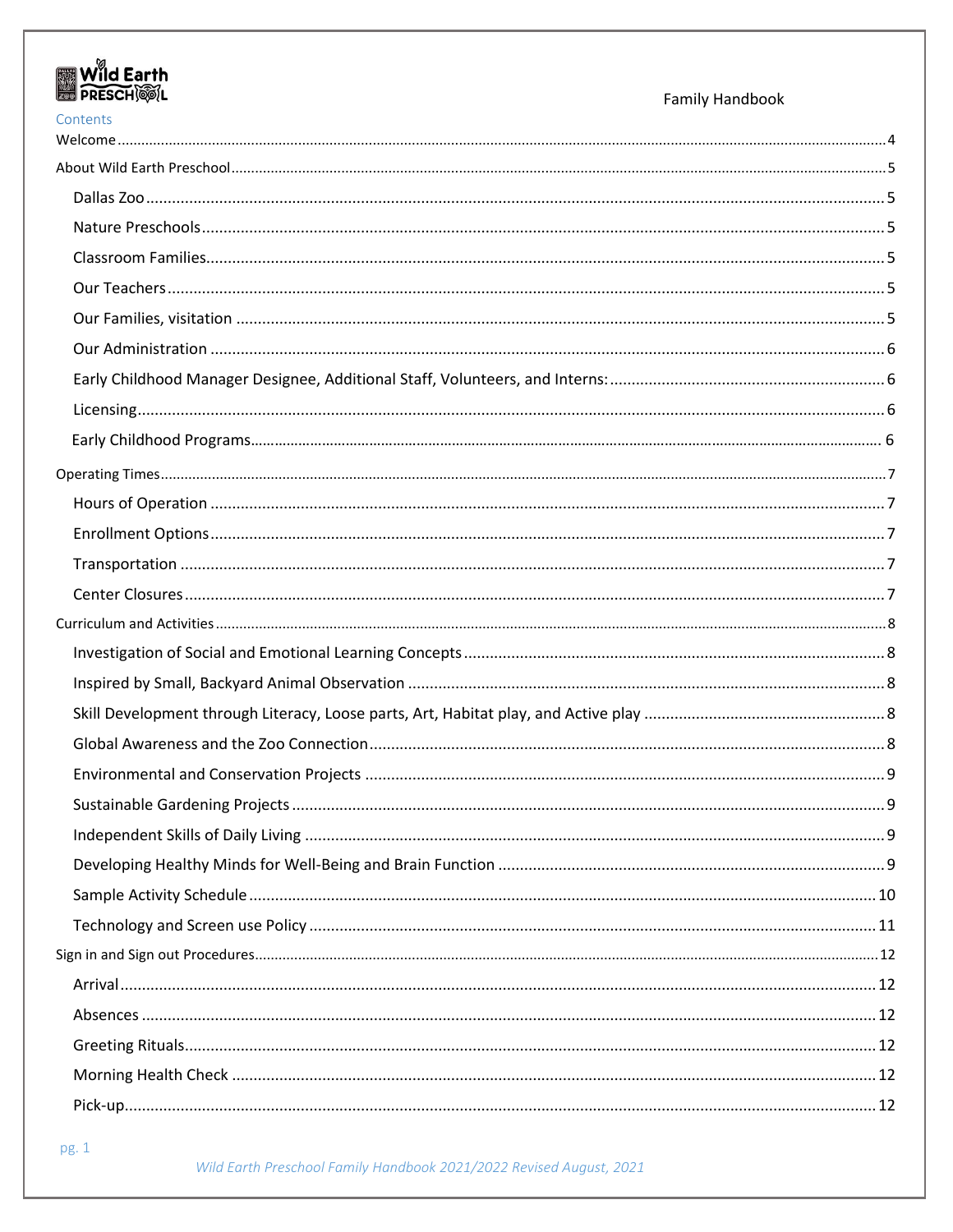| <b>M</b> Wild Earth<br><b>PRESCH®IL</b> | <b>Family Handbook</b> |
|-----------------------------------------|------------------------|
|                                         |                        |
|                                         |                        |
|                                         |                        |
|                                         |                        |
|                                         |                        |
|                                         |                        |
|                                         |                        |
|                                         |                        |
|                                         |                        |
|                                         |                        |
|                                         |                        |
|                                         |                        |
|                                         |                        |
|                                         |                        |
|                                         |                        |
|                                         |                        |
|                                         |                        |
|                                         |                        |
|                                         |                        |
|                                         |                        |
|                                         |                        |
|                                         |                        |
|                                         |                        |
|                                         |                        |
|                                         |                        |
|                                         |                        |
|                                         |                        |
|                                         |                        |
|                                         |                        |
|                                         |                        |
|                                         |                        |
|                                         |                        |
|                                         |                        |
|                                         |                        |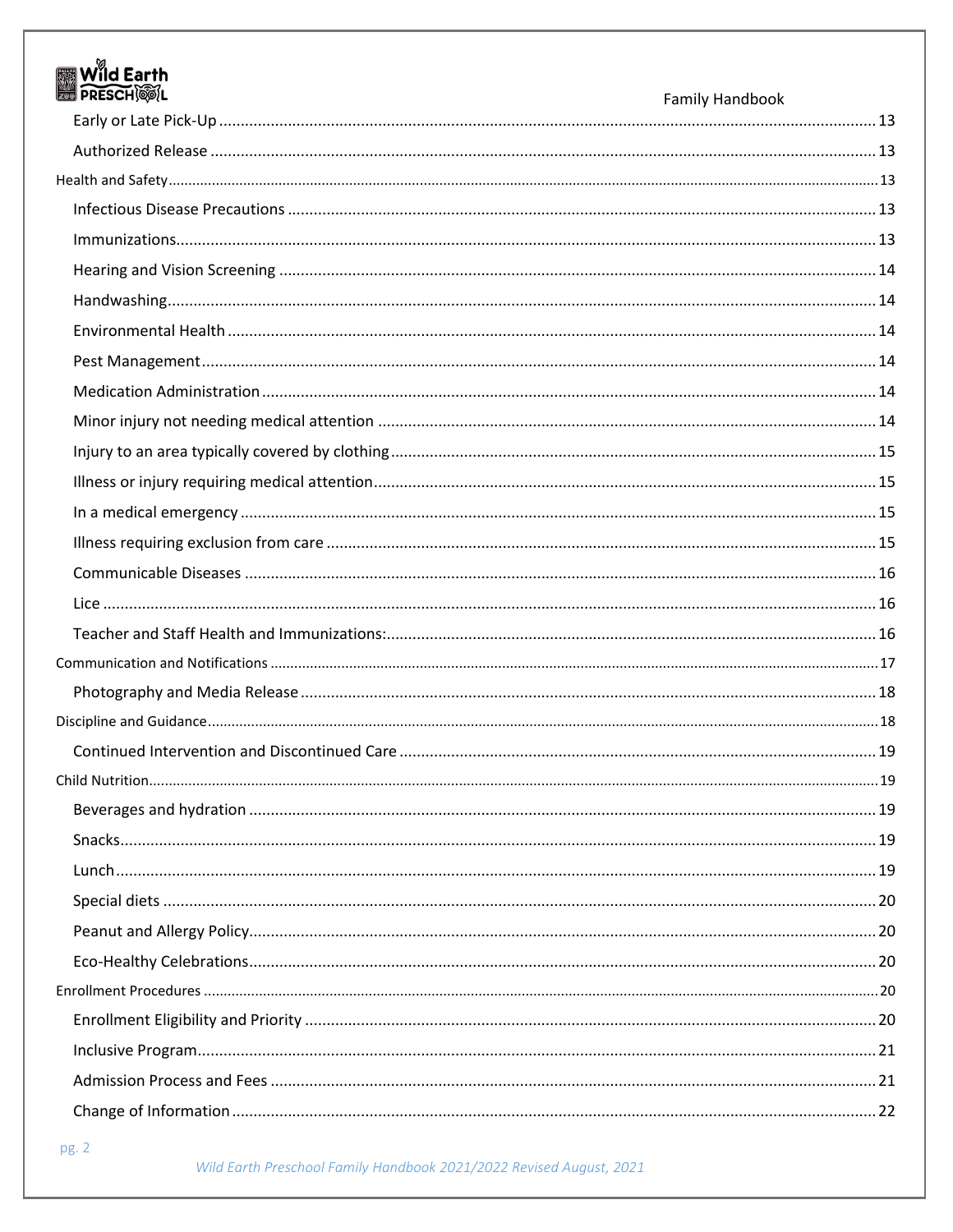| Wild Earth<br><b>ES PRESCHIEFL</b> | Family Handbook |
|------------------------------------|-----------------|
|                                    |                 |
|                                    |                 |
|                                    |                 |
|                                    |                 |
|                                    |                 |
|                                    |                 |
|                                    |                 |
|                                    |                 |
|                                    |                 |
|                                    |                 |
|                                    |                 |
|                                    |                 |
|                                    |                 |
|                                    |                 |
|                                    |                 |
|                                    |                 |
|                                    |                 |
|                                    |                 |
|                                    |                 |
|                                    |                 |
|                                    |                 |
|                                    |                 |
|                                    |                 |
|                                    |                 |
|                                    |                 |
|                                    |                 |
|                                    |                 |
|                                    |                 |
|                                    |                 |
|                                    |                 |
|                                    |                 |
|                                    |                 |
|                                    |                 |
|                                    |                 |
|                                    |                 |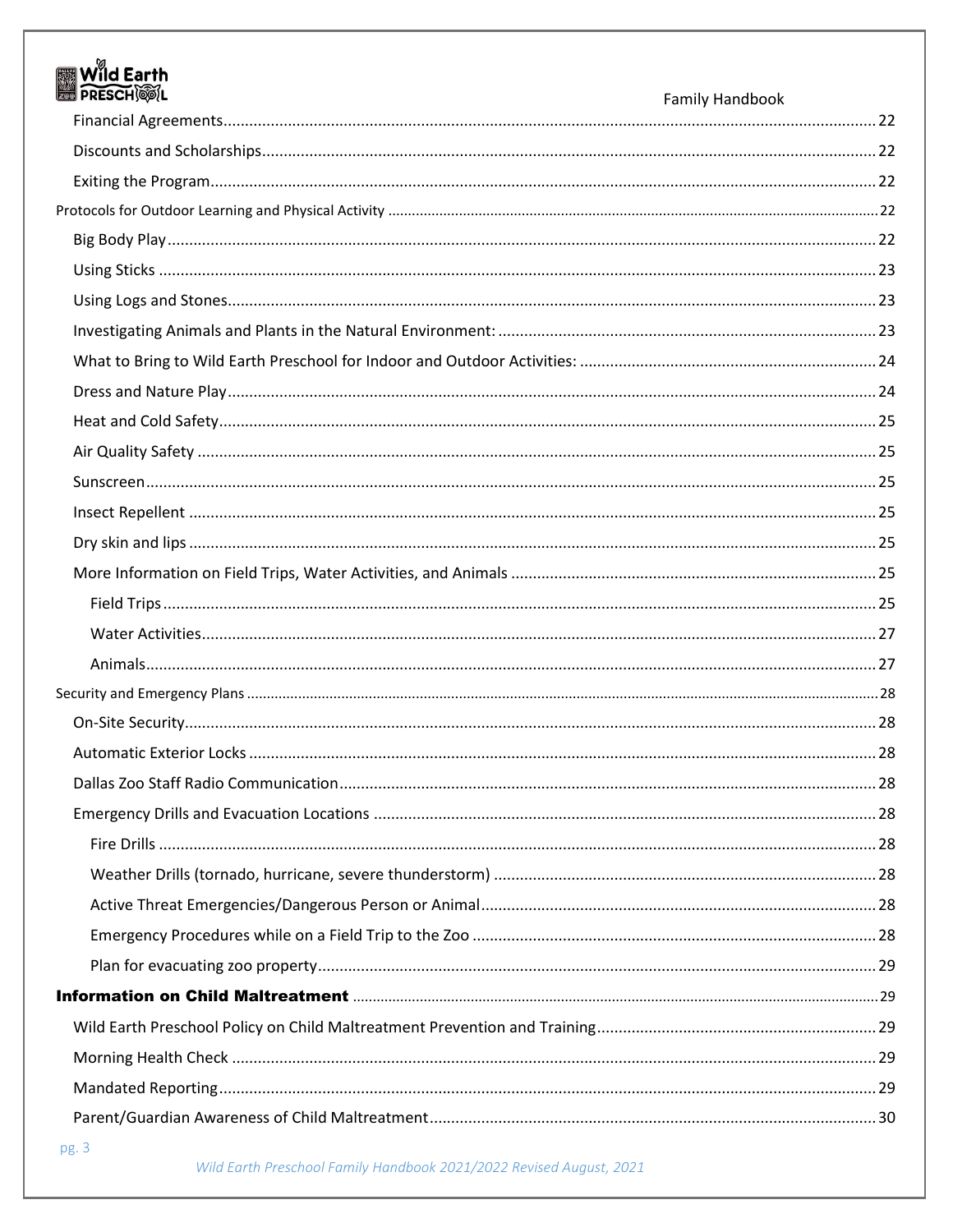# <span id="page-4-0"></span>Welcome

#### Greetings, families!

We are delighted to introduce you to Wild Earth Preschool, a nature preschool at the Dallas Zoo.

This handbook is intended to assist you in making important decisions about your child's care, and I encourage you to use it as a stepping stone to further conversations with me about the goals you have for your child and any questions you may have about your child's best fit.

Policies in this handbook are subject to change as we progress, and we'll notify you in writing if changes occur.

We look forward to meeting you and your family!

*Anna Lewis* Early Childhood Manager Wild Earth Preschool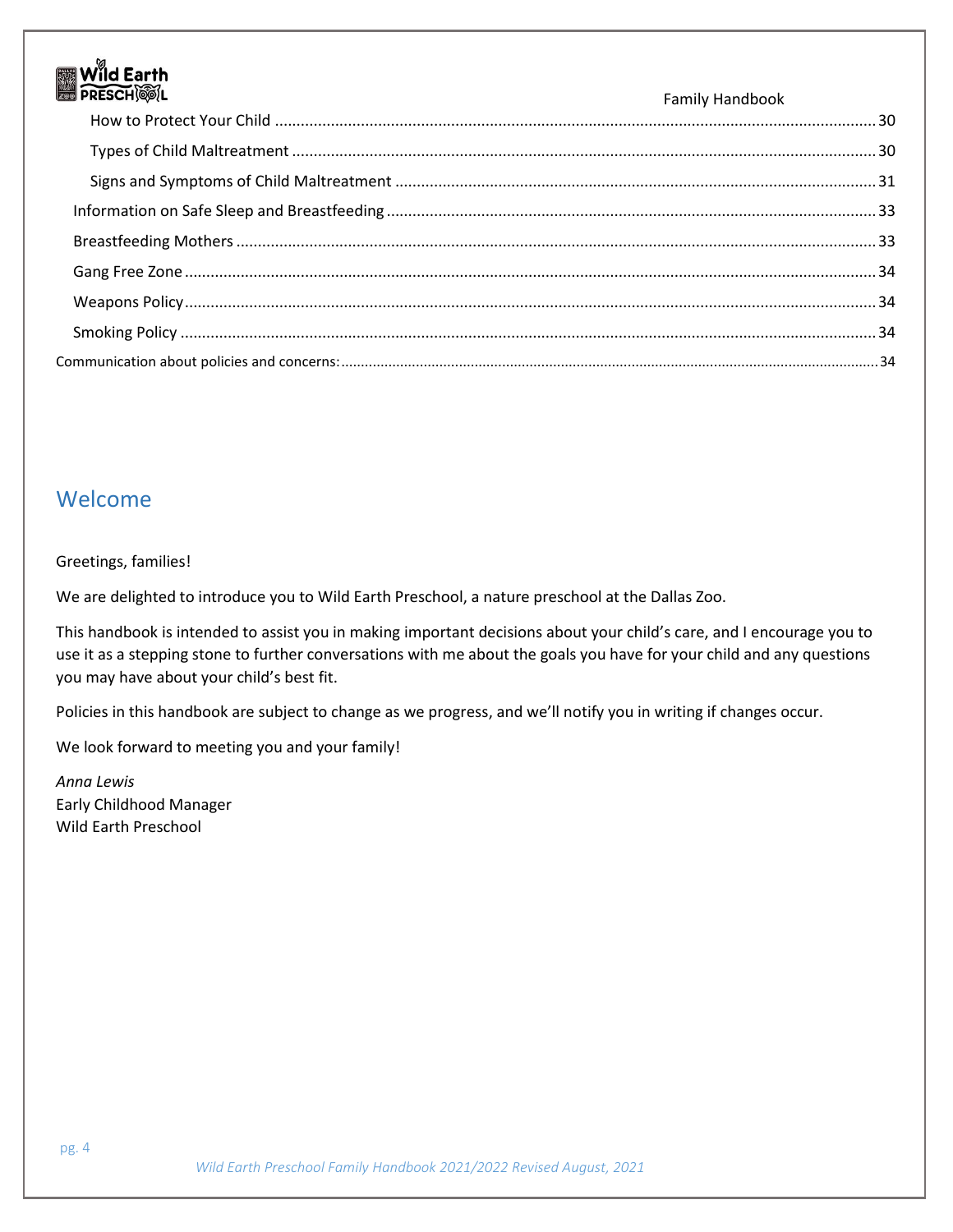

# <span id="page-5-0"></span>About Wild Earth Preschool

#### <span id="page-5-1"></span>Dallas Zoo

The Dallas Zoo is committed to engaging people and saving wildlife, with a vision of making a better world for animals. Wild Earth Preschool believes that by connecting young children to animals and nature, we improve the outlook both for the child and for the future of the natural world. Young children who are immersed in a sensory-rich, nature-rich, authentic, and dynamic environment benefit in the areas of cognition, physical skills, social skills, and emotional intelligence. And when children grow up connected to nature, they are likely to continue to inquire, explore, and protect it.

Family Handbook

#### <span id="page-5-2"></span>Nature Preschools

As a nature preschool, Wild Earth Preschool brings together the tenets of high quality early childhood education and environmental education, with a focus on connecting young children to animals and nature for the benefit of both the child and the natural world. Inspired also by the Reggio Emilia approach, the preschool follows an emergent curriculum philosophy with opportunities for project based learning and for children to use their "100 languages" of expression. Our program is guided by the principles of the North American Association for Environmental Education (NAAEE) and the National Association for the Education of Young Children (NAEYC). Daily field trips to the zoo offer the child rich experiences in animal and plant interaction, global awareness, nature play, and the many ways the zoo community works together. [NaturalStart.org](https://naturalstart.org/) provides more information on Nature Preschools.

#### <span id="page-5-3"></span>Classroom Families

Wild Earth Preschool classroom families consist of no more than 15 children ages 3-5, facilitated by a dedicated and knowledgeable teaching team. Mixed-age classrooms provide benefits in whole child development. During field trips, any group containing one or more 3-year olds will have a ratio of 1:6. Groups that do not have 3-year olds may have a ratio of 1:8.

#### <span id="page-5-4"></span>Our Teachers

Our teaching staff are dedicated professionals, chosen for their interest in both the education of young children and the environment. The educator's role includes appreciating and respecting each child; guiding child development with wonder, fascination, and awe; preparing and supporting the learning environment; developing a joyful and peaceful class family; and partnering with the child's family and culture. Educators will structure the environment for childdirected learning and will provide opportunities for daily small group and individual interactions to scaffold learning, to model skills, to provide feedback, and to assess learning. Both indoor and outdoor classroom spaces will reflect the opportunity for children to experience a variety of materials in different centers for whole-child development across all domains.

#### <span id="page-5-5"></span>Our Families, visitation

We believe that families are powerful partners in educating their children. You are your child's first teachers and their lifetime mentors, so the support you provide of your child's play, learning, development, and growing skills in conservation will nurture their growth in our program. Parents and guardians are invited to actively participate in the school through school/home connections; family celebrations; and ongoing communication with both teachers and the administrators. In addition, parents and guardians are invited to visit the center at any time during our hours of operation without prior approval to observe your child, the program activities, or the facility. Participation in classroom activities may require a background check, health screen, facial covering, social distancing, and may be subject to limits to manage the number of adults present at a given time. If you have questions or would like more information about ways to be involved, please see an administrator.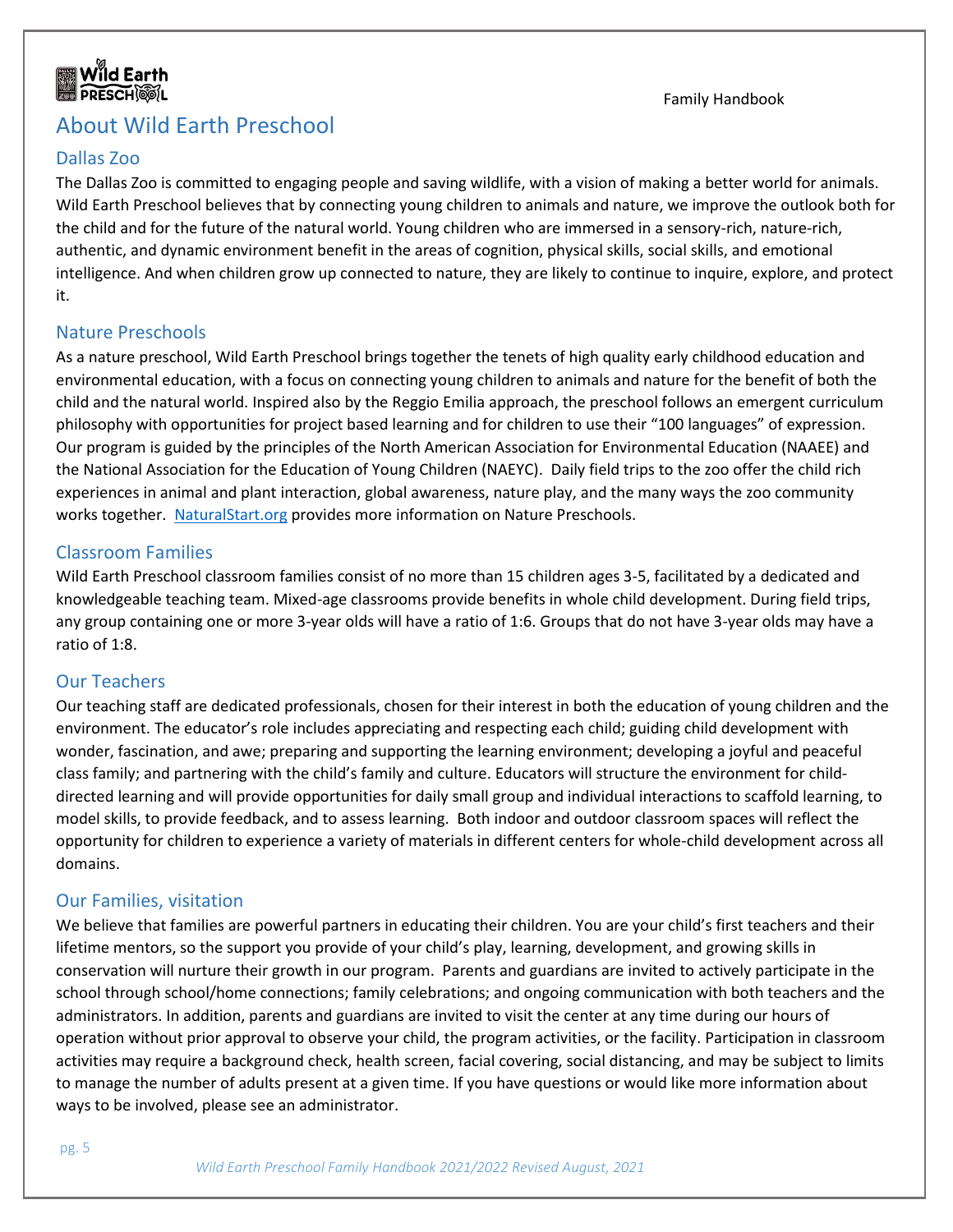#### <span id="page-6-0"></span>Our Administration

Wild Earth Preschool is a program of the education department at the Dallas Zoo which is operated by Dallas Zoo Management, Inc. (DZM) under a management agreement with the City of Dallas. The education department is led by Senior Director of Education, Marti Copeland. Wild Earth Preschool is headed by Early Childhood Manager, Anna Lewis. Anna had 10 years of experience with informal and private educational settings, with specialists in environmental education, early childhood education, family programing, outdoor safety, trauma-informed care and camp programs. She earned her B.A in Environmental Science and Technical Theatre from Eckerd College and is a Certified Interpretive Guide.

#### <span id="page-6-1"></span>Early Childhood Manager Designee, Additional Staff, Volunteers, and Interns:

At times when the Early Childhood Manager is not on site, a qualified designee will be assigned, and this assignment will be communicated to the preschool teaching staff. Assistant Supervisor, Rebecca Reeves, most often fills this role.

We are thankful to have the support of the Dallas Zoo education department, and the Dallas Zoo volunteer and intern program. Education instructors, staff, or volunteers who assist the preschool as substitute caregivers or manager designees will meet minimum standards for caregivers; and those who assist in the center in a non-caregiver role will meet minimum standards for employees. Staff or volunteers that meet the standards for employees, but not for caregivers, will not be left with the children in the absence of a caregiver. Volunteers and interns may be limited based on administrative discretion. Other Dallas Zoo staff may provide facility, maintenance, security, and animal care support. If on site during hours of operation they will be accompanied by a staff member and interaction with children will be limited.

#### <span id="page-6-2"></span>**Licensing**

Wild Earth Preschool adheres to the Minimum Standards for Child Care Centers and is licensed by Texas Health and Human Services. A copy of the Minimum Standards is available for review in the education office or online at hhs.texas.gov. Licensing representatives can be contacted at **the local office:** (214) 583-4253 or the Child Care Information Line at 1-800-862-5252. The email contact for parents is CCLQuestions@hhsc.state.tx.us.

Families may also request to review the preschool's most recent licensing, fire, and health and safety inspection reports located on the bulletin board in classroom T7. More information on child care for parents and our preschool profile can be found by following links at [https://www.hhs.texas.gov/services/safety/child-care.](https://www.hhs.texas.gov/services/safety/child-care)

#### Early Childhood Programs

Besides the licensed Wild Earth Preschool program, the Dallas Zoo offers other non-licensed early childhood education programs that are overseen by the Early Childhood Manager and the Assistant Supervisor of Early Childhood. The programs are Stroller Buddies, Wildlife Heroes Club, Thursday Safari and Friday Safari. A child cannot be enrolled in Wild Earth Preschool and Thursday Safari or Friday Safari at the same time. They can, however, be enrolled in Wild Earth Preschool and Wildlife Heroes Club at the same time, as this program takes place on Sundays. These programs are run in the spring and fall, Wednesday – Sunday, and do not share spaces with the Wild Earth Preschool. In the case of an emergency, these programs may be in the same room but will stay with their prospective class and caregivers/teachers for the duration of the emergency.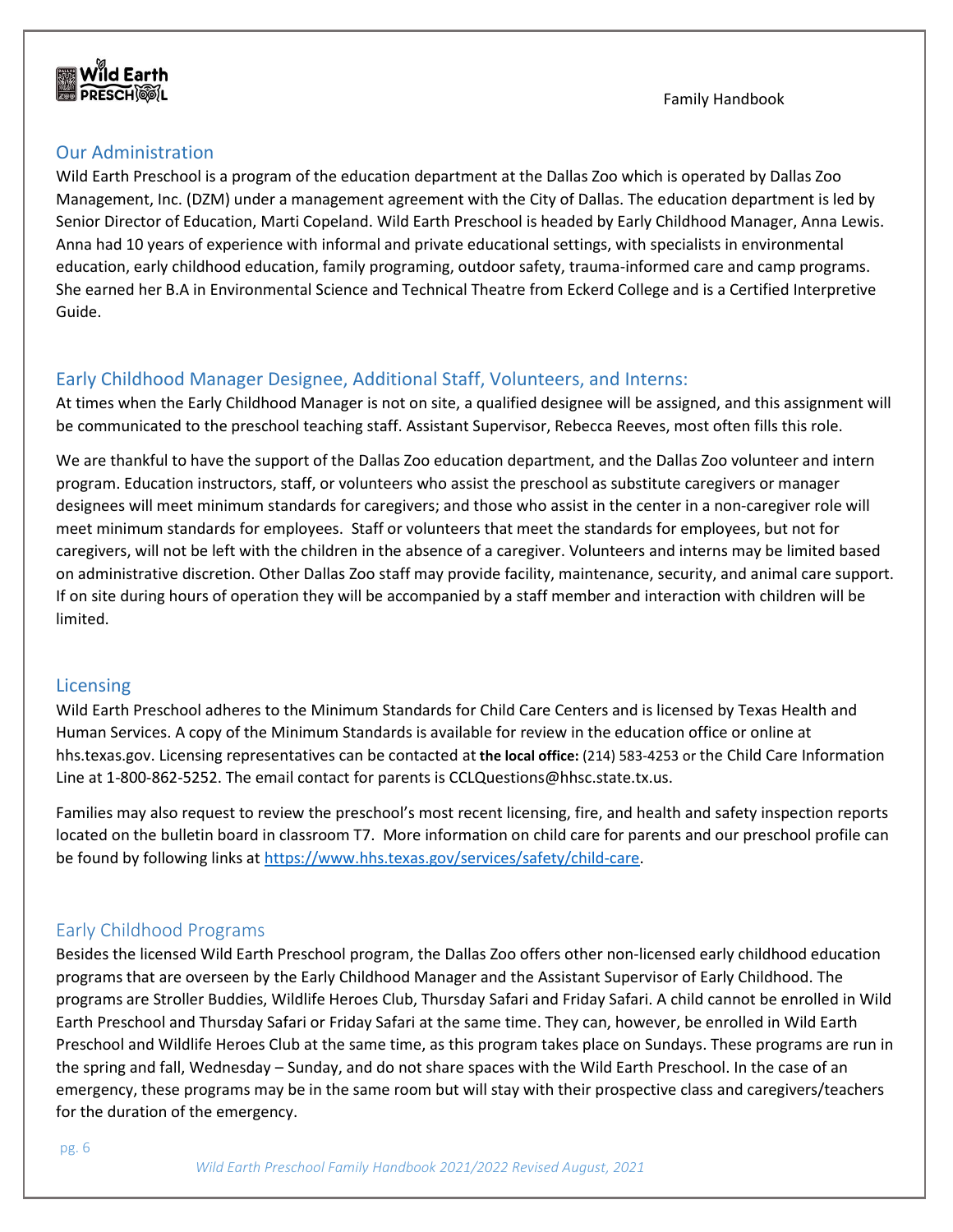

# <span id="page-7-0"></span>Operating Times

#### <span id="page-7-1"></span>Hours of Operation

8:00 am – 5:30 pm Monday – Friday, all months of the year

### <span id="page-7-2"></span>Enrollment Options

#### **Days per week:**

2021-2022 Enrollment options include full week only. Partial week options are not available at this time. Attendance is not mandatory, but tuition remains the same regardless of attendance.

#### **Hours of attendance per day:**

Standard care enrollment is 8:30 am – 2:30 pm. Extended programing, with gradual pick-up is 2:30 – 5:30 pm at no additional fee. Early drop off between 8:00 – 8:30 am is available upon arrangement with no additional fee.

#### **Sessions:**

Wild Earth Preschool operates a continuous session throughout the year.

#### <span id="page-7-3"></span>**Transportation**

Parents or guardians are responsible for providing safe transportation for their children arriving to and leaving from the center, including the use of age-appropriate child restraint systems as required by law.

#### <span id="page-7-4"></span>Center Closures

#### **Weather**

If Dallas Independent School District or the Dallas Zoo closes for business or opens late due to inclement weather, Wild Earth Preschool will follow their decision. The preschool will alert parents and guardians through the Brightwheel app.

#### **Holidays and Professional Development Days**

Wild Earth Preschool will close each year for certain holidays, professional development, and teacher work days. These dates are listed on the annual academic calendar that is provided with the admissions packet. Tuition is not adjusted for these days of closure.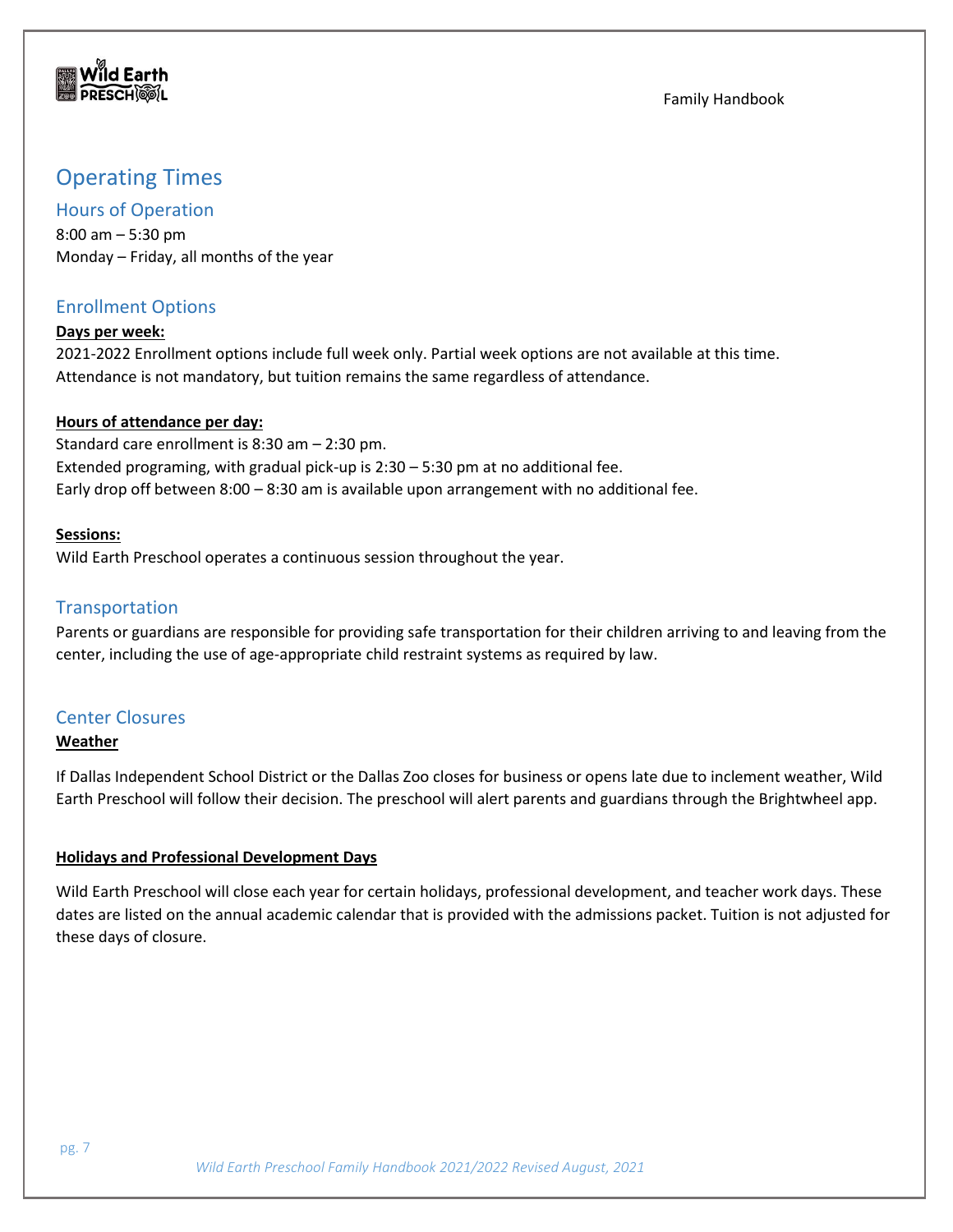

# <span id="page-8-0"></span>Curriculum and Activities

Early childhood staff at the Dallas Zoo have developed a robust nature preschool curriculum that begins with a therapeutic model of addressing children's well-being, draws inspiration from the natural world, explores related concepts through play, and incorporates authentic projects that build global citizenship through conservation and wildlife gardening.

#### <span id="page-8-1"></span>Investigation of Social and Emotional Learning Concepts

Each three-week emergent investigation is focused on universal social and emotional learning concepts like mindfulness, teamwork, diversity and inclusion, gratitude, resilience, and safekeeping. Strategies for these skills are modeled, discussed, guided, and developed through stories, books, and activities.

#### <span id="page-8-2"></span>Inspired by Small, Backyard Animal Observation

These investigations are inspired by the animals that children see in their own backyards and neighborhoods, as well as our natural spaces at the Zoo. We closely observe grasshoppers, birds, ducks, spiders, ladybugs, and more, gleaning life lessons about the way we are connected to these magnificent creatures and developing empathy for them.

#### <span id="page-8-3"></span>Skill Development through Literacy, Loose parts, Art, Habitat play, and Active play

In the indoor and outdoor environments, children will engage with activity centers and invitations to explore, designed by the teaching staff to develop positive social interactions and pre-academic skills. Children are invited to interact with teachers and the learning environment in a way that develops inquiry, creativity, and thought processes, or expands on a project or interest. Engagement opportunities include construction, dramatic play, language and literacy, social emotional learning, STEAM (science, technology, engineering, art, and math), and daily living skills.

#### <span id="page-8-4"></span>Global Awareness and the Zoo Connection

The Dallas Zoo environment provides the context for children to develop an awareness of and an appreciation for the animals, ecosystems, people, and cultures of our world. Children broaden their understanding of our global community through guided investigations of zoo habitats with a focus on universal concepts such as use of water, homes, food, safety, families, and communities.

Zoo visits will generally take place once or twice per week and may include the following:

- Observation of zoo animals, habitats, and horticulture
- Interaction with zoo staff
- Interaction with animals, including feeding and contact
- Educator modeled mini-lessons or data collection to develop skills in the cognitive, social/emotional, and/or physical domains.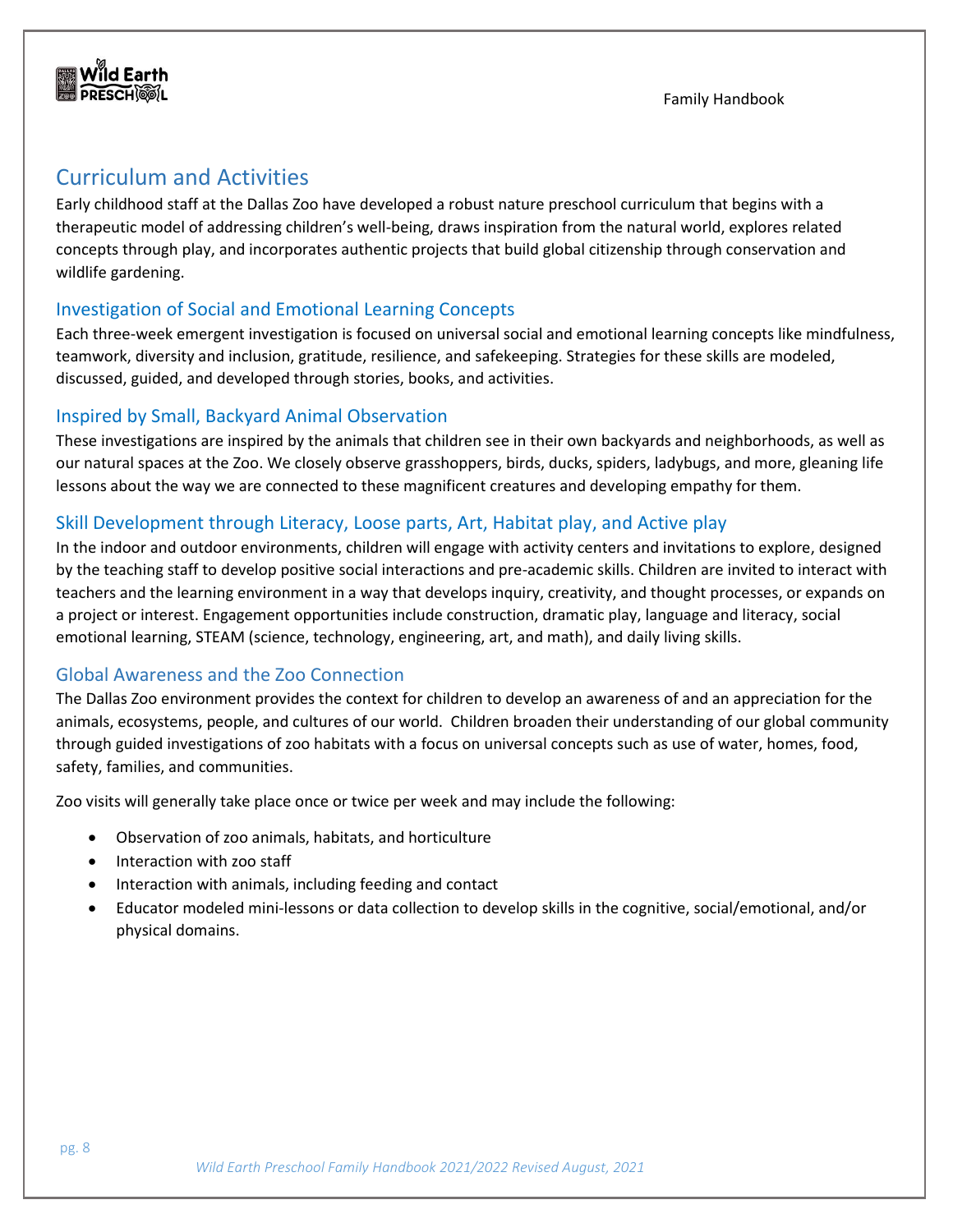

#### <span id="page-9-0"></span>Environmental and Conservation Projects

By connecting with, comprehending, and caring for the earth's environments, children develop a reciprocal relationship that contributes to their own well-being. They come to understand that plants help plants, animals help animals, people help people, and plants, animals, and people help each other. This understanding guides them in seeing themselves as a part of nature as they develop their own nature identity, one steeped in resilience and self-efficacy.

#### **Integrated sustainability and conservation practices include:**

- Turning off lights and water when not in use
- Reducing, Re-using, and Recycling (the 3 R's)
- Respecting all living and non-living things
- Responsible collecting
- Collecting trash
- Composting
- Enriching and supporting habitats

#### <span id="page-9-1"></span>Sustainable Gardening Projects

Our organic gardening projects integrate social and emotional learning and connections to wildlife as we observe the plant life cycle from seed to seed and strive to understand how plants, animals, and humans are intrinsically intertwined. As native insects and bird sightings emerge through the year, so do the plants with which they are co-adapted. Sensory garden plants provide opportunities to ground children through mindful interactions; edible garden plants connect children to animals through shared nutrition experiences; and pollinator gardens provide a life cycle habitat for butterflies, bees, and beetles, among other animals.

#### <span id="page-9-2"></span>Independent Skills of Daily Living

Activities of daily living are integrated in the schedule as teachers provide the time and support necessary for children to dress, put on shoes and boots, put on coats and outdoor gear, prepare and eat food, wash hands, and care for animals, plants, and each other with increasing independence according to their development.

#### <span id="page-9-3"></span>Developing Healthy Minds for Well-Being and Brain Function

Wild Earth Preschool incorporates Dr. Dan Siegel's model of the Healthy Mind Platter, integrating into each day the seven essential mental activities that create well-being and optimize brain matter. These activities include Focus Time, Play Time, Connecting Time, Physical Time, Time In (reflection), Down Time, and Sleep Time. By developing these habits of the mind early in life, children establish a foundation for lifelong mental health and brain functioning.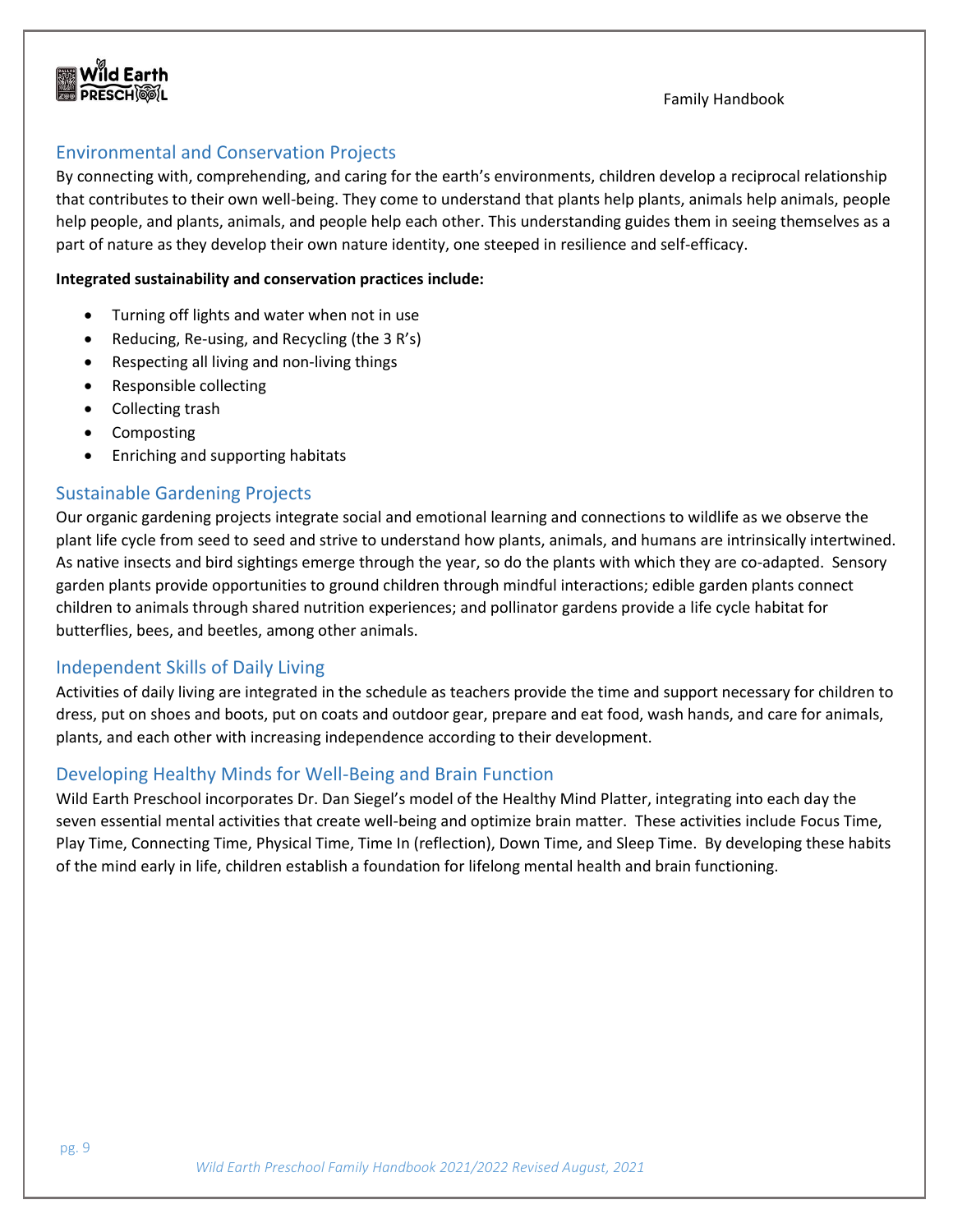

# <span id="page-10-0"></span>Sample Activity Schedule

Actual daily schedule may vary. Schedules may also vary by season.

| <b>Time</b>                   | <b>Sample activities</b>                                                      |
|-------------------------------|-------------------------------------------------------------------------------|
| 8:00 am -8:30 am              | Early Arrival by Arrangement, health screen<br>$\bullet$                      |
|                               | Prep for the day<br>$\bullet$                                                 |
|                               | Reading/Listening to books<br>$\bullet$                                       |
|                               | Indoor or Outdoor Learning Centers<br>$\bullet$                               |
| $8:30$ am $-9:15$ am          | Arrival, health screen<br>$\bullet$                                           |
|                               | Greetings, handwashing                                                        |
|                               | <b>Outdoor Learning Centers</b><br>٠                                          |
| 9:15 am - 10:15 am            | <b>Outdoor Learning Centers</b><br>$\bullet$                                  |
|                               | Invitations to explore and play<br>٠                                          |
|                               | Provocations and projects<br>$\bullet$                                        |
|                               | Excursion to Zoo, Gardening and/or Animal close-ups<br>$\bullet$              |
| $10:15$ am $- 10:30$ am       | Morning Snack, bathroom breaks, handwashing<br>$\bullet$                      |
| 10:30 am - 12:00 pm           | <b>Outdoor Learning Centers</b><br>$\bullet$                                  |
|                               | Invitations to explore and play<br>$\bullet$                                  |
|                               | Provocations and projects<br>٠                                                |
| 12:00 pm - 12:45pm            | Indoor<br>$\bullet$                                                           |
|                               | Handwashing                                                                   |
|                               | Lunch, stories<br>٠                                                           |
| 12:45 pm -2:30 pm             | Indoor<br>$\bullet$                                                           |
|                               | Bathroom breaks, health screen                                                |
|                               | Rest, quiet individual activities or books for non-sleepers<br>$\bullet$      |
| 2:30 pm - 3:00 pm             | Indoor<br>$\bullet$                                                           |
|                               | Afternoon Snack<br>٠                                                          |
|                               | Bathroom breaks and transition                                                |
| $3:00$ pm $-5:30$ pm          | <b>Outdoor Learning Centers</b><br>٠                                          |
|                               | Invitations to explore and play<br>$\bullet$                                  |
|                               | Provocations and projects<br>٠                                                |
| Inclement Weather/Safety Plan | Indoors: Manipulatives, invitations to explore, music & movement<br>$\bullet$ |
|                               | May include Indoor Learning Centers<br>٠                                      |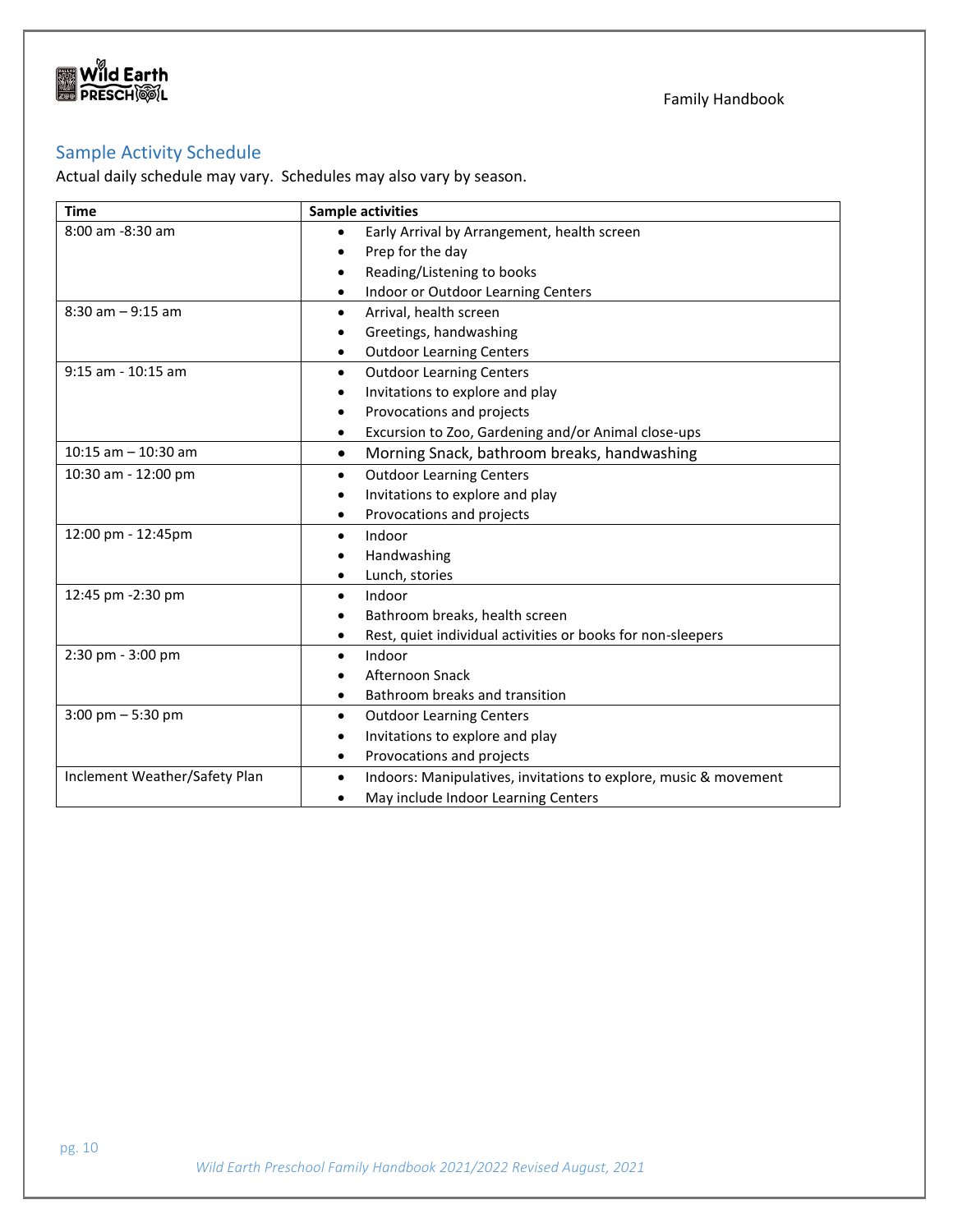

#### <span id="page-11-0"></span>Technology and Screen use Policy

For more information, see the document: [Caring for our Children: National Health and Safety Performance Standards,](https://nrckids.org/files/CFOC4%20pdf-%20FINAL.pdf)  [Guidelines for Early Care and Education Programs](https://nrckids.org/files/CFOC4%20pdf-%20FINAL.pdf)

In Early Childhood Education, technology refers to the use of tools for learning such as rulers, magnifying glasses, gears, hand tools, etc. in addition to the high technology of computers and electronics.

At Wild Earth Preschool, technology and interactive media are used with the 3-5 year olds as tools to intentionally address individual learning goals within a developmentally appropriate framework, to extend learning, and to enrich the curriculum.

Children will have the opportunity to view relevant digital content on the Seek app for species identification, iNaturalist for field guide photos; and digital photography and videography that correlates to their interest in nature. Time spent is generally 1-2 minutes per view, facilitated by a teacher, and not to exceed 30 minutes per day per child, general use is far less. The use of passive media such as television, film, videotapes, and audiotapes is discouraged, but may be used periodically, facilitated by a staff member, for a duration limit of 30 minutes. Other activities will be available to a child who chooses not to engage in the media.

Music, audio, and digital images will not be used as background ambiance in the learning environment, in order to teach children's brain to assign meaning to sensory input. These elements will be used only as part of a learning activity in which a child is actively engaging.

Parents and teachers are encouraged to work together to limit a child's total screen time at school and at home to no more than 2 hours per day, and to develop responsible digital citizenship. Excessive screen time in children, and inappropriate viewing material may contribute to restlessness, inattention, and disturbing social play. When these behaviors are seen in our preschool setting, a teacher or administrator will reach out to parents to share our concerns and ask for support in addressing them.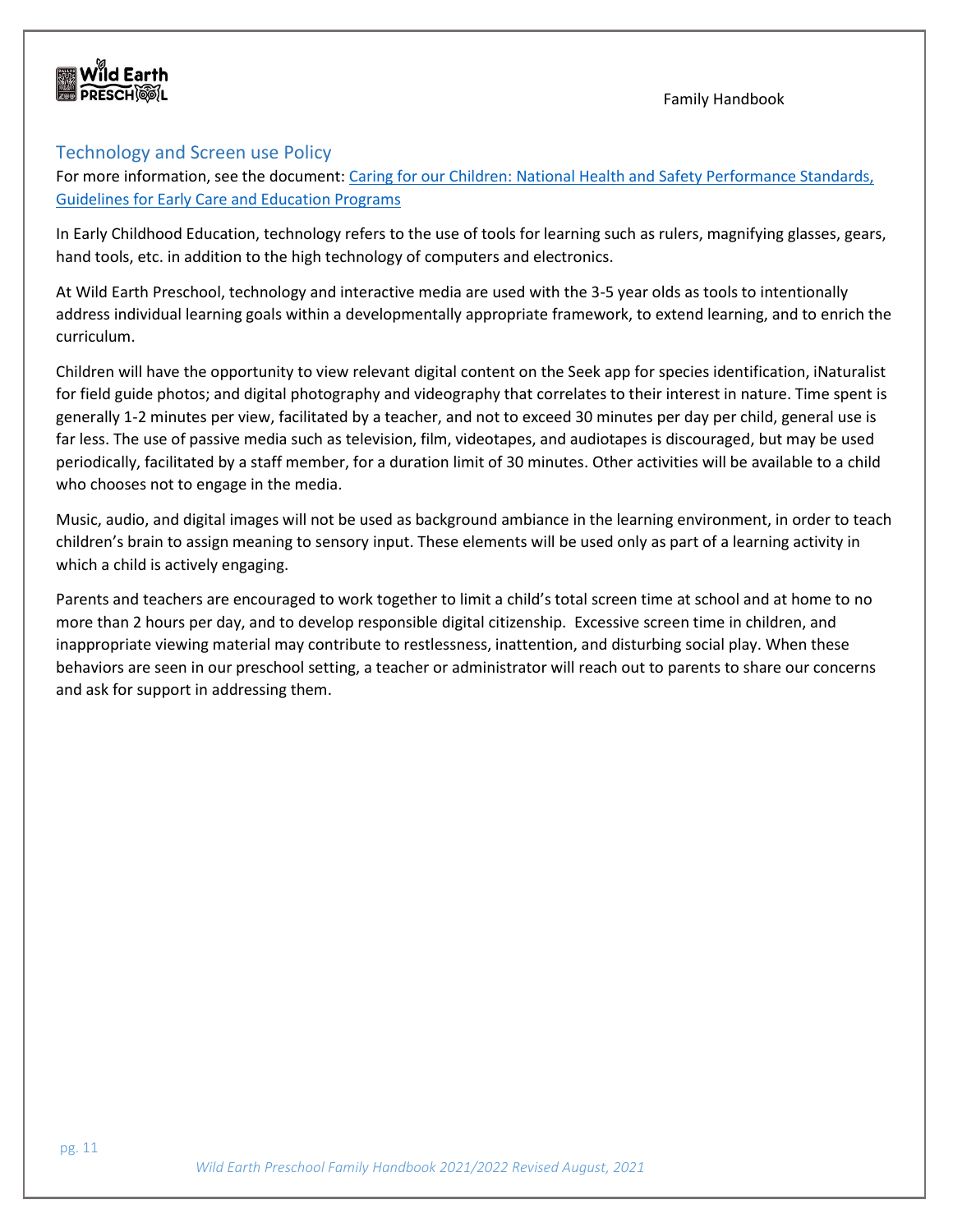

# <span id="page-12-0"></span>Sign in and Sign out Procedures

#### <span id="page-12-1"></span>Arrival

When families arrive, a staff member will meet you to do a morning health screen and to provide a QR code for check in with the Brightwheel app on your mobile device.

We prefer an arrival by 9:00 am to ensure the class can transition smoothly to their expedition

If your child arrives after the classroom family has begun an expedition to the Zoo or other location, please send a message on Brightwheel and you will receive a response with drop-off instructions. The adult dropping off the child is responsible for meeting the classroom family at their location and supervising the child until the child is signed in.

#### <span id="page-12-2"></span>Absences

Attendance is not mandatory, but a reason for absence must be provided prior to the child returning to care to ensure that any return-to-care criteria are met. Reasons for absence may include general categories such as vacation, postvacation monitoring, quarantine, family day, rest day, illness, illness monitoring, or doctor's visit.

#### <span id="page-12-3"></span>Greeting Rituals

When a child arrives, the receiving teacher will greet the child by name, look into his or her eyes, and welcome the child to preschool.

Likewise, goodbye rituals between a child and the family member that is dropping off provide a healthy and predictable tradition to help ease the transition. We encourage a warm goodbye between you and your child and the inclusion of goodbye rituals.

#### <span id="page-12-4"></span>Morning Health Check

During the morning greeting, the teacher will do a health check for any signs of illness or injury. If the child exhibits signs of illness that would exclude him or her from care, the teacher will ask the parent to make other arrangements for the child's care that day. See "Health and Safety: Illness regarding exclusion from care" as well as our Covid-19 addendum for more information. If the child exhibits a significant injury that was not present the day before, the teacher will ask the child what happened, will document the injury in Brightwheel, and may ask the parent to complete an incident report to document the injury.

#### <span id="page-12-5"></span>Pick-up

When picking up your child, make contact with the teacher and sign your child out through the Brightwheel app on your mobile device. Help your child collect their belonging. If you need to visit with your child's teacher about a non-urgent matter, please message them on Brightwheel to make an appointment so the teacher can give you their full attention at a time when he or she is not supervising children.

We recommend that all families have a back-up care partner and additional people authorized for pick up in case of child illness that requires exclusion from care or if a situation requires that the regularly scheduled pick up will be later than 5:30 pm.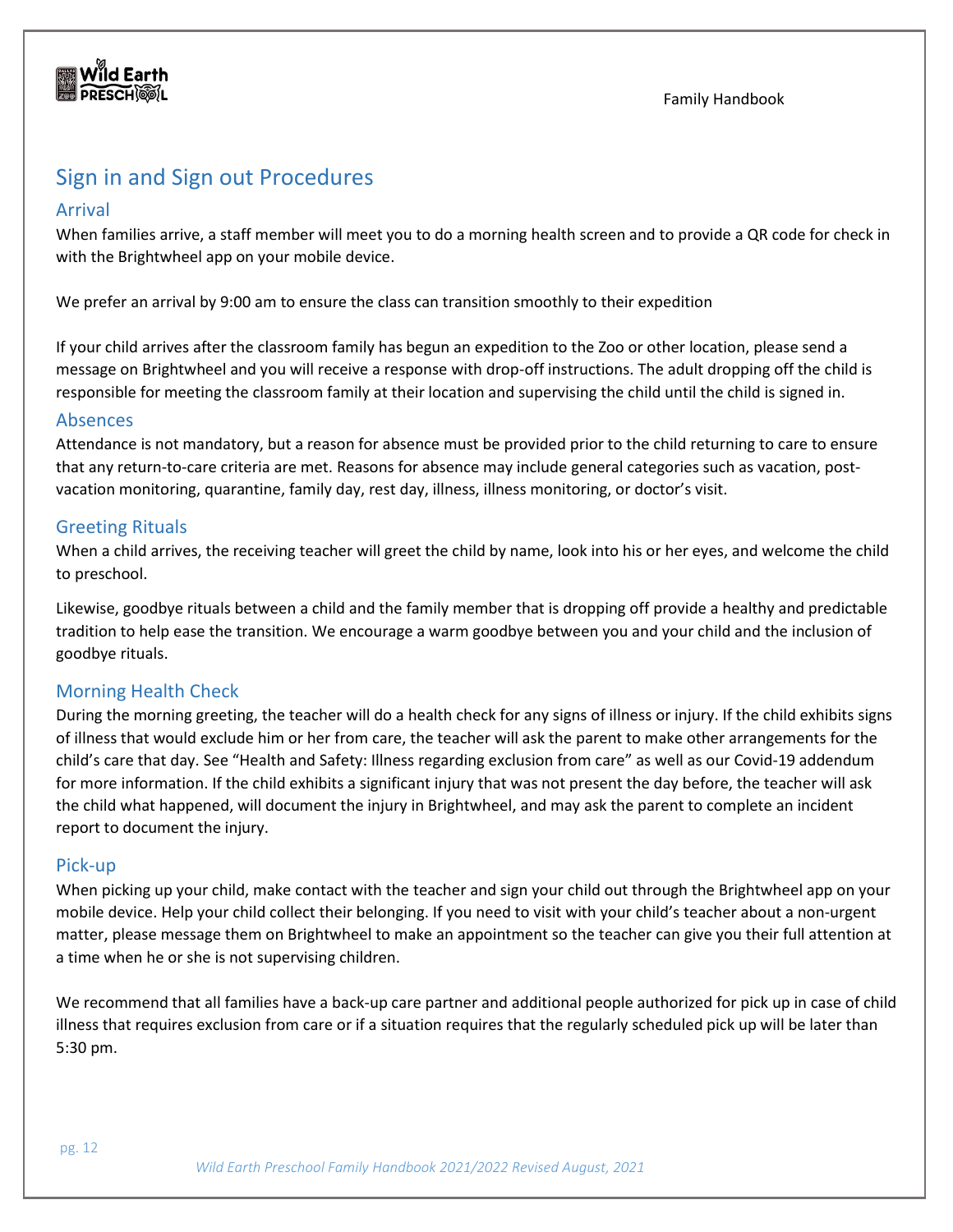### <span id="page-13-0"></span>Early or Late Pick-Up

If picking up early, we ask that you support the class in providing an uninterrupted rest time. Please plan to pick up prior to rest time or after rest time, but not during rest time.

If you will be picking up earlier or later than usual, please send a message on Brightwheel. Your child's teacher can prepare your child for the change.

A fee of \$25 will be charged to a parent/guardian whose child is picked up between 1 and 10 minutes after closing time. An additional fee of \$1.00 per minute will be added when they are left in our care after the first 10 minutes. Exceptions will be made for verified Zoo emergencies.

### <span id="page-13-1"></span>Authorized Release

Any person collecting your child must be listed as an authorized pick-up on your child's profile and must bring a photo ID. If a photo ID is not available, the parent or guardian will be called and asked to verify the identity through digital photo exchange via text message. Children will be released only to an authorized adult whose ID has been verified and documented.

# <span id="page-13-2"></span>Health and Safety

Wild Earth Preschool values the health and safety of all who are in our care. The teaching staff is trained to take an active role in preventative care, including maintaining the children's good hand-washing routines, maintaining a clean environment, encouraging children's hydration and nourishment throughout the day, providing excellent supervision, and teaching safe responses to weather related risks, such as resting and finding shade in the heat.

### <span id="page-13-3"></span>Infectious Disease Precautions

Wild Earth Preschool is committed to following Center for Disease Control (CDC) and Dallas County Health and Human Services (DCHHS) recommendations for child care centers to the greatest extent possible. These guidelines may change quickly as infectious disease transmission rates change, and current policies will be sent as an attachment to an email and a Brightwheel message. As recommended, policies may include health screening before arrival, increased reasons for exclusion from care, frequent and thorough hand washing, increased cleaning and disinfecting, required use of facial coverings and distancing when facial coverings are removed. Policies may also include recommendation or requirement to stay home from care after certain high-risk or travel activities, and to quarantine after exposure.

#### <span id="page-13-4"></span>Immunizations

In accordance with Texas Department of Family and Protective Services licensing, all children must have their up-todate immunizations on file with the child care center, and a current health statement must be signed by both a physician and the child's parent or guardian. If your child is not immunized, we must have a notarized affidavit on file for abstaining from immunizations due to medical reasons or a reason of conscious. Annual flu immunizations are also required, unless an affidavit is provided. Children are not required to have tuberculin testing, unless a risk factor exists.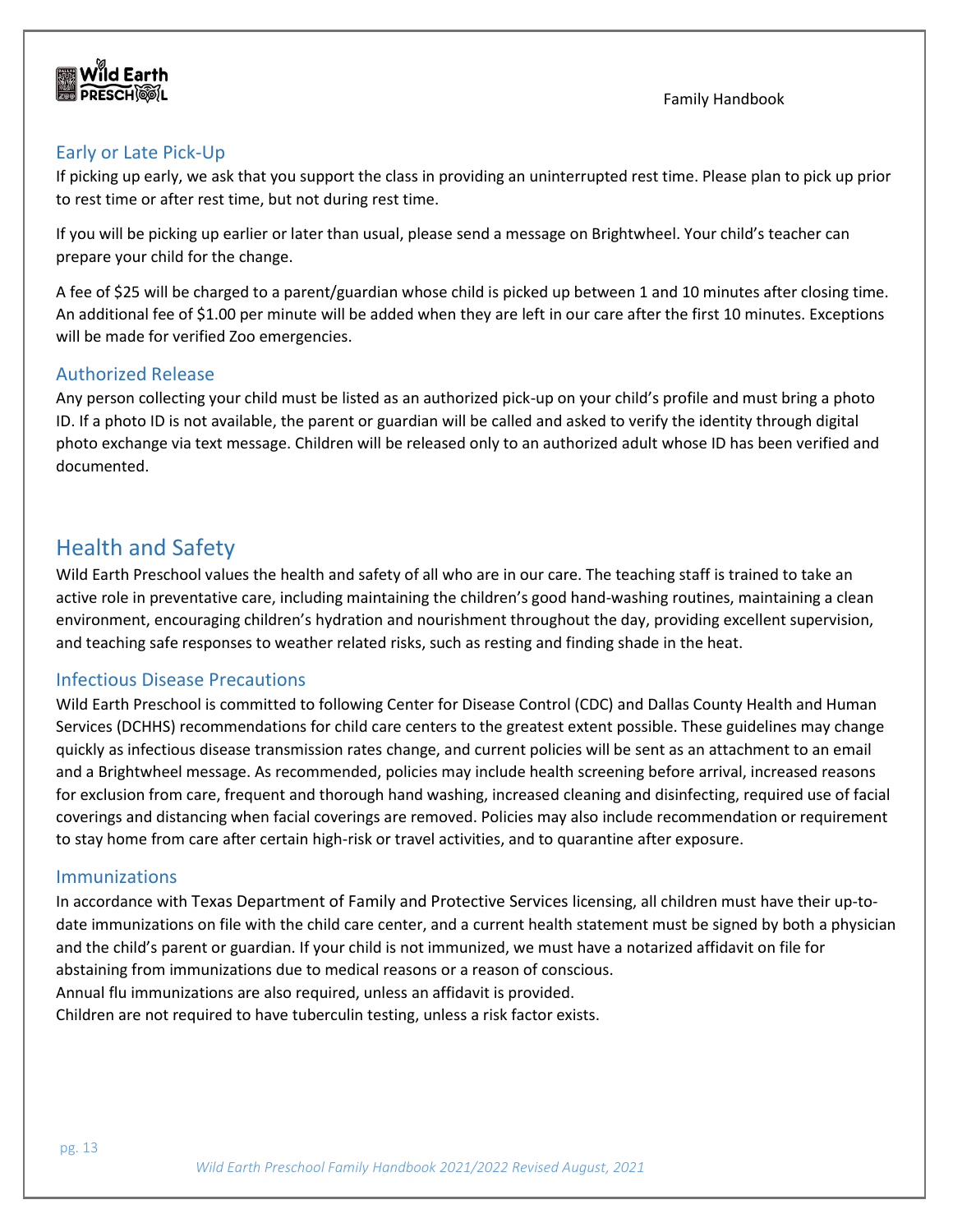

# <span id="page-14-0"></span>Hearing and Vision Screening

In accordance with the Texas Department of Family and Protective Services, each child four years of age or older by September 1 of each year must receive a professional screening for vision or hearing. You may have your child screened by your personal pediatrician or other health care professional. Wild Earth Preschool must receive a copy of the screening results. These reports are sent to the Texas Department of Family and Protective Services each year as proof of our compliance with the Special Senses and Communication Disorders Act, Texas Health and Safety Code.

#### <span id="page-14-1"></span>Handwashing

Children, teachers, classroom volunteers, and any adult visiting the preschool program will wash hands at key times and when soiled, and will practice good hygiene throughout the day. Hands will be washed when arriving, entering the classroom from outdoors, before and after eating, after using the toilet, after touching animals, after coming in contact with body fluid, and when leaving. In addition, teaching staff will wash hands before and after administering medication, after removing gloves used for cleaning body fluid, and when returning to work after a break.

#### <span id="page-14-2"></span>Environmental Health

Wild Earth Preschool is committed to maintaining a child care facility that is as environmentally healthy as possible by following the guidelines of the Eco-Healthy Child Care Program (EHCC) of the Children's Environmental Health Network. These guidelines include the use of least-toxic cleaning, sanitizing, and disinfectant products feasible. We frequently ventilate the room by opening the windows. DZM Staff cleans and disinfects restroom facilities daily when the children are not present in the classroom, and the teachers routinely clean the classroom and toys to prevent the spread of infection.

#### <span id="page-14-3"></span>Pest Management

Wild Earth Preschool uses the principles of Integrated Pest Management and incorporates non-toxic methods to keep our facility and grounds free of pests. If a serious threat remains and pesticide application is the only viable option, parents and staff are notified by email and a licensed professional applies the least toxic, effective product at a time when children will have the least exposure to the application area for at least 12 hours. The Zoo maintains a contract with a professional application company with twice-a-week availability for consultation and treatment.

#### <span id="page-14-4"></span>Medication Administration

If your child requires medication while at Wild Earth Preschool, please see an administrator to fill out a Medication Administration form. Medication must be in the original, labeled bottle, with administration instructions appropriate for the child printed on the label. Emergency as-needed medications are carried in our portable first aid kit to ensure their immediate availability. Teaching staff is annually trained in safe medication administration.

#### <span id="page-14-5"></span>Minor injury not needing medical attention

Active children sometimes get skinned knees, and if your child receives one or another minor injury such as an insect bite without swelling, splinter, or small cut, the teaching staff will put on gloves, clean the wound with the provided wound-wash, bandage the wound, and/or apply a breakable ice pack. We will describe the incident on your child's Brightwheel feed and send it home by the end of the day.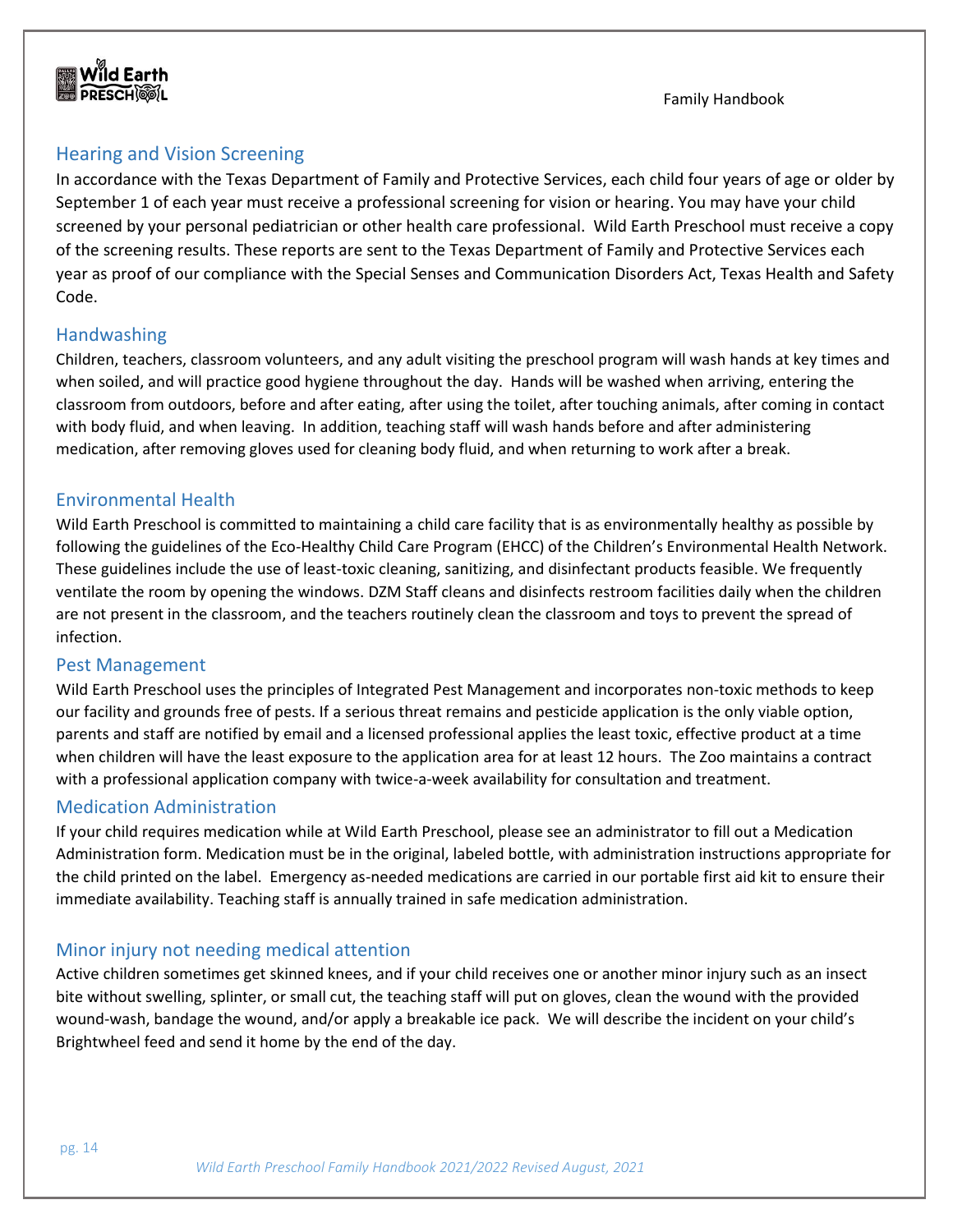

#### <span id="page-15-0"></span>Injury to an area typically covered by clothing

Due to the inherent nature of big-body outdoor play, there may be times when a child may incur injury on the torso, shoulders, hips, or other regions typically covered by clothing. If a member of the teaching staff suspects an injury in an atypical location such as this, the teacher will call an administrator and the injury will be reviewed in the presence of both staff. This will also be noted on Brightwheel, or, if medical attention is warranted, it will be noted on the *"Illness and Incident Report"* as described below. This procedure will also be followed if a child complains of pain or irritation in an area typically covered by clothing.

#### <span id="page-15-1"></span>Illness or injury requiring medical attention

We are fortunate to have on the premises a paramedic team called AMR. This team can be immediately called to the class at any location in the zoo to help us evaluate a more serious situation and determine if treatment by a health-care professional is needed. One of our staff members will stay with your child during care, and we will call you as soon as possible to let you know of the situation. If AMR or an administrator determines that medical attention is necessary, we will complete an "Incident and Accident" Report for you to sign upon pick-up. This report will be kept in the child's file, and we will notify licensing of the event or illness.

#### <span id="page-15-2"></span>In a medical emergency

AMR (see above) will be the first responder, but EMS (911) will also be called to administer first aid, and the parent/guardian will be contacted as soon as possible. In the event a parent or guardian does not respond to the contact within 5 minutes, we will notify the emergency contact.

The teaching staff will complete an *"Illness and Incident Report"* for the parent to sign upon first contact, and the form will be maintained in the child's record. If EMS is called or if AMR recommends that your child be seen by his or her physician or another medical professional for an incident received in care, we will also notify licensing as soon as possible, but no later than two days after the incident.

#### <span id="page-15-3"></span>Illness requiring exclusion from care

Plan to keep your child at home to rest and get well when they are not feeling well. Your child's health and the wellbeing of the other children in care are very important to us. Please send a message on Brightwheel to notify us if your child will not be attending class. Confidential notification can be made by calling 469-554-7305 or emailing the Early Childhood Manager: Anna.Lewis@dallaszoo.com

We follow the Texas Department of State Health Services for guidelines on exclusion and readmission to care. Common reasons that we could ask you to make other arrangements for care include a fever equal or greater to 100 degrees (temporal); any symptom on a monitored infectious disease list; vomiting, diarrhea, cough, unexplained rash, significant ear or urinary pain, and red or infected eyes with discharge. In these cases, your child must stay home the next day and must be free from symptoms for 24 hours, without fever reducing medication before returning to class. If the symptom is on a monitored disease list (like Covid-19), children may return to care when their symptoms are managed AND after receiving a Dr. note of clearance, including a negative test result if recommended. Without medical clearance, the child may return 10 days after symptoms appeared, assuming the symptoms are managed. Please see the COVID-19 policy addendum for current information.

When making the decision about whether or not your child is feeling well enough to attend school, please consider our activity level and our time outdoors. We are not able to accommodate children who must remain indoors or who cannot participate in our regular activities, including Zoo visits.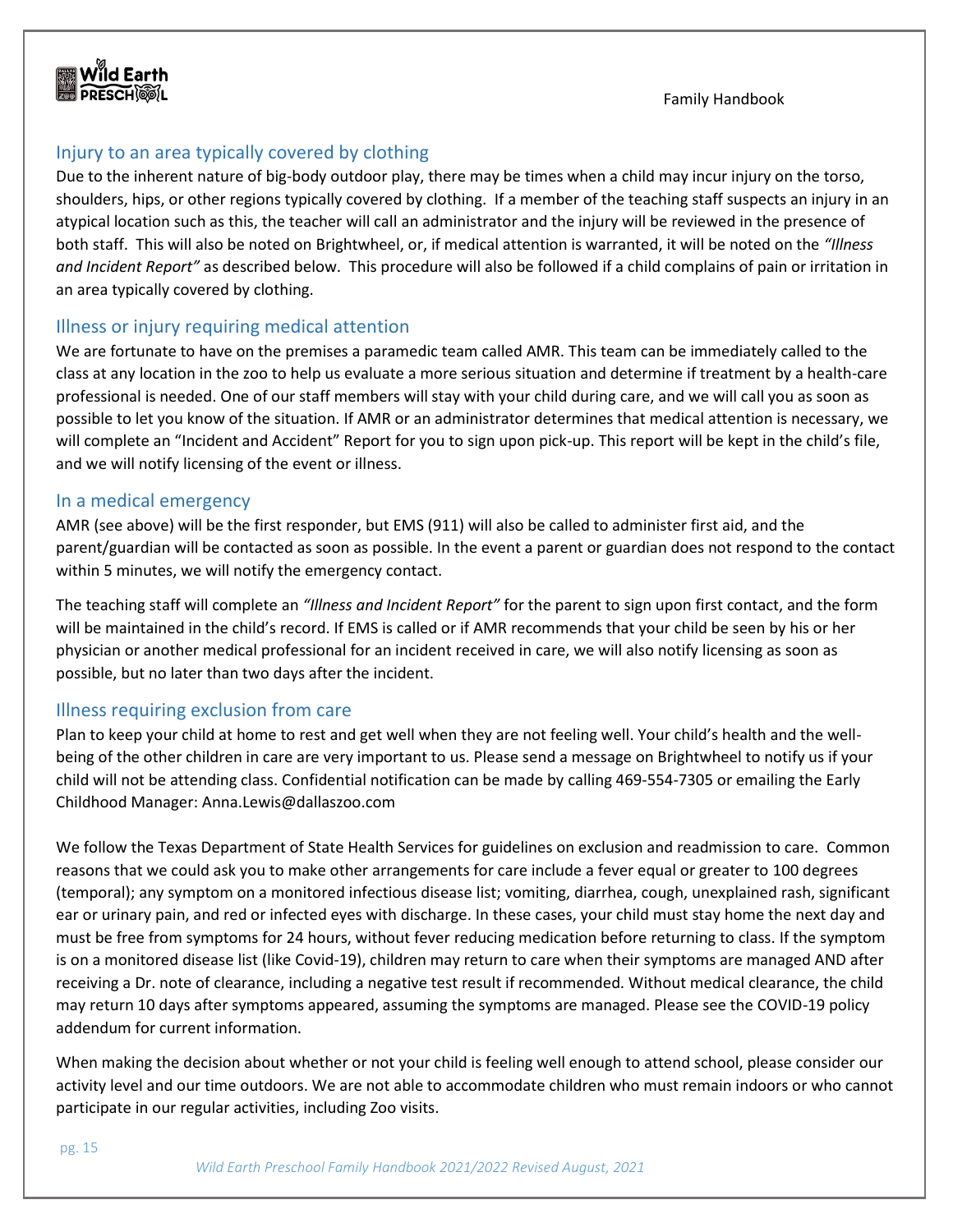

#### <span id="page-16-0"></span>Communicable Diseases

If a child has been diagnosed with a contagious illness such as Covid-19, HepA, Fifth's Disease, chicken pox, etc. the child must meet re-admission criteria which may include a note from the child's physician stating that he or she is no longer contagious before the child may return to school. An administrator will post a notification on every classroom's bulletin board within 48 hours of our knowledge, and we will email the parents and guardians. We will not provide the name of the child who has been diagnosed. This is confidential information. The health department and/or licensing will also be notified when required. Please see the Covid-19 addendum for current policies.

#### <span id="page-16-1"></span>Lice

Head lice are a common problem, and they can attach to anyone's hair, regardless of cleanliness or socioeconomic status. Although they can be a nuisance, they don't cause serious illness or carry any diseases. Head lice can be treated at home, and the home should also be treated, but it's important to check with the doctor first. State Health Services no longer considers lice to be a reason that children may not attend school. However, they can spread easily and we want to prevent the spread as much as possible.

If your child is found to have live lice or nits (the eggs), we will call you and ask you to pick up your child at your earliest convenience to have time that evening to consult your health professional and begin treatment. Teaching staff will follow a lice treatment plan for classroom furnishings also.

In addition, we will email all parents in affected classrooms to notify them and provide information about symptoms and treatment, maintaining confidentiality with regards to the name of the child.

#### <span id="page-16-2"></span>Teacher and Staff Health and Immunizations:

Teachers and staff in the child care center are routinely tested for TB by a health care professional prior to hire. Employees must not have an active, untreated TB infection or disease when working with the children. Failure to comply or exemptions due to contraindicated medical conditions or reasons of conscious will be evaluated by DZM Human Resources department, and Wild Earth Preschool will defer to that decision. Discrimination or retaliation based on exemption is prohibited. Records of TB tests are kept in the HR office and in the Preschool's record of the employee's file.

We highly recommend that our staff stay up to date on all immunizations, including Covid-19 and flu. The CDC's [Recommended Immunization Schedule](https://www.cdc.gov/vaccines/schedules/downloads/adult/adult-combined-schedule.pdf) for adults is shared with all staff during onboarding and annually. Staff may voluntarily submit their immunization record, which will be kept in their preschool personnel file. If staff are not vaccinated for a monitored infectious disease, they may be required to follow additional precautions when recommended by Dallas County Health and Human Services. These precautions may include wearing a facial covering, wearing gloves, quarantine after exposure, travel, and/or certain high risk events. Failure to follow these precautions when required will result in action up to and including dismissal. See the Covid-19 addendum for current policies.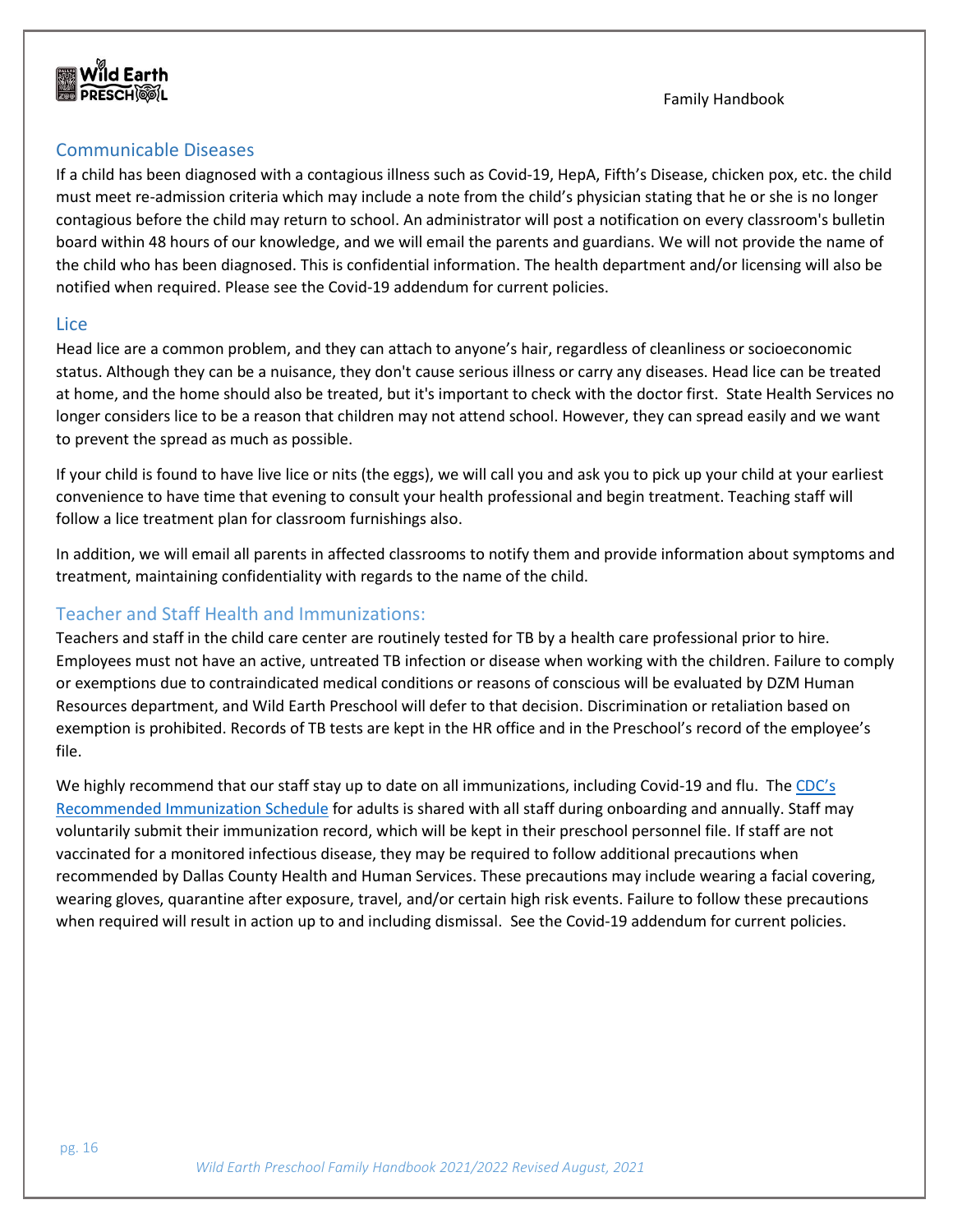# <span id="page-17-0"></span>Communication and Notifications

**Family Orientation:** Prior to admission, at least one parent or guardian must meet virtually, on the phone, or in person with an administrator to discuss policies, procedures, and individual care needs. Parents are directed to our online Family Handbook.

Family Handbook

**Brightwheel Communication App:** Wild Earth Preschool uses the Brightwheel App to communicate with nonconfidential information with parents or guardians. The app is free and available for Android or Apple devices. Parents or Guardians sign-up with a code that we provide. The app is used for the following:

- As-needed messaging between parents, teachers, and administration, including attendance and late arrivals or early pick up
- Daily health screening
- Sign-in and Sign-out
- Notification of minor incidents, health concerns, or bathroom incidents
- Weekly activity plans and event communication
- Photos, videos, and to record observation of learning objectives
- Weekly Newsletters
- Policy updates
- Alerts due to weather or safety events

**Email and Telephone:** Wild Earth Preschool will use email or telephone calls to communicate confidential, sensitive, or lengthy information. Parents and guardians are encouraged to use these formats similarly.

**Academic Year Calendar:** The academic year calendar will be distributed each year by email and sent as a Brightwheel attachment. If any changes are made during the year, an administrator will send a Brightwheel notification to families to inform them of the change.

**Parent Teacher Conferences:** Parent/Teacher conferences are available by appointment in person or virtually anytime throughout the year.

**Parent Participation:** We truly value the collaboration between home and school for the benefits it offers to children, parents, and teachers. A strong connection is associated with better child well-being and development, and open communication establishes trust and understanding between parents and teaching staff. We encourage parents to participate in regular family celebrations throughout the school year; to send messages and photos through the Brightwheel app; and to contribute ideas and resources to our learning environment. Parents who volunteer onsite must first onboard as a Dallas Zoo volunteer, and then be background checked and oriented as a preschool volunteer. When recommended by DCHHS or the CDC onsite interaction opportunities may be limited due to health reasons, or subject to precautions such as masking and distancing. See current COVID-19 policies for more information.

**Policy questions or concerns:** Parents and guardians are invited to visit with an administrator at any time. For extensive conversations or for specific scheduling, an appointment is recommended to ensure an appropriate environment for mutual understanding and quality communication. To schedule an appointment, contact the Early Childhood Manager by phone (469-554-7305) or email [\(anna.lewis@dallaszoo.com\)](mailto:anna.lewis@dallaszoo.com).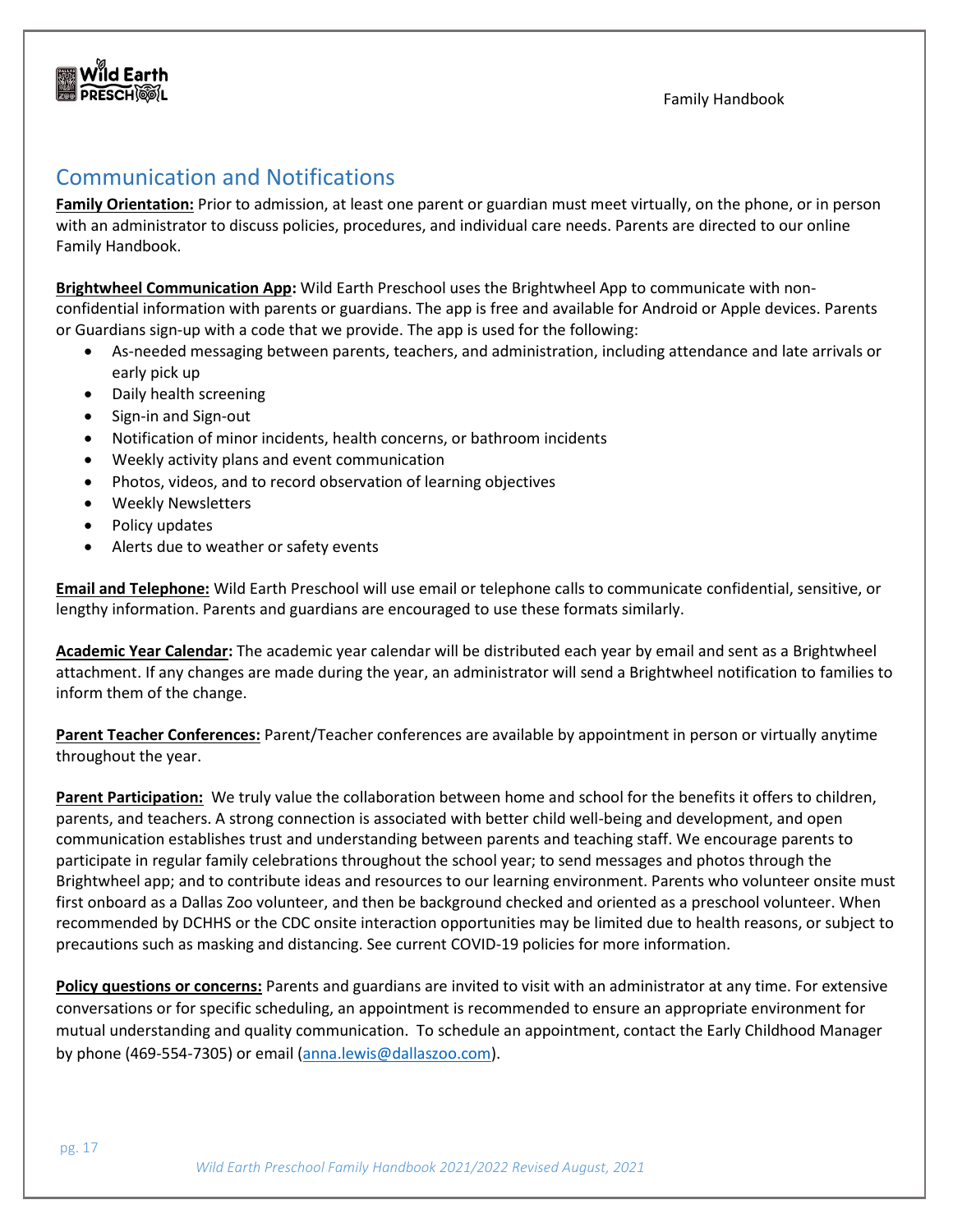

#### <span id="page-18-0"></span>Photography and Media Release

At times, the zoo staff or other photographers may request permission of the education department to photograph or take video of the children for marketing purposes or to share programmatic strategies. In addition, preschool staff may wish to share print or digital group photos that include multiple children with other Wild Earth Preschool Families for the purpose of communicating classroom activities and friendships. Parents may choose to consent to have their child photographed for these purposes or may choose not to allow it. Preference is indicated on the "Informed Consent" and admission form completed at registration, and may be changed by the parent or guardian at any time by completion of the "Change of Information" form.

Teachers will regularly photograph children for documentation of the learning process and parent communication; these photos will be maintained in a secure digital format and photos of only those children who have a consent on file will be shared with other parents, the marketing department or media outlets, including social media.

# <span id="page-18-1"></span>Discipline and Guidance

Wild Earth Preschool defines discipline as the methods to assist a child in developing self-regulation, the goal of which is for children to learn to maintain composure, self-advocate, develop empathy, learn problem-solving skills, and to choose pro-social behavior. Learning these skills is a gradual and developmental process, and must be modeled by adults who exhibit, demonstrate, and actively teach the skills through methods of positive guidance. Structures of the positive guidance system at Wild Earth Preschool include the following:

- Individualized and consistent guidance appropriate to the child's level of understanding.
- Using "I notice" statements and encouragement of pro-social behaviors.
- Reminding children of the desired behavior through the display of visual and pictorial classroom procedures and verbal cues.
- Creation of a family classroom culture and classroom responsibilities
- Provision of a safe space and self-selected time to allow a child to self-regulate in the midst of strong emotions
- Redirection to desired behavior with encouragement and problem solving techniques
- Assistance in defining the problem or conflict and generating resolution options
- Experience of the natural consequences, within a safe and pro-social environment, that enable a child to develop responsibility by learning from his/her mistakes.
- Incorporation of the Conscious Discipline approach [www.consciousdiscipline.com](http://www.consciousdiscipline.com/)

In accordance with Texas Administrative Code, Title 40, Chapters 746 and 747, Subchapter L, the following treatments of a child may not be used by staff or by any adult including parents at the child care center:

- Corporal punishment or threats of corporal punishments
- Punishment associated with food, naps, or toilet training
- Pinching, shaking, biting, or hitting a child
- Putting anything in the child's mouth
- Humiliating, ridiculing, rejecting, or yelling at a child
- Subjecting a child to harsh, abusive, or profane language
- Placing the child in isolation behind a closed or locked door without supervision
- Requiring a child to remain silent or inactive for a inappropriately long periods of time for the child's age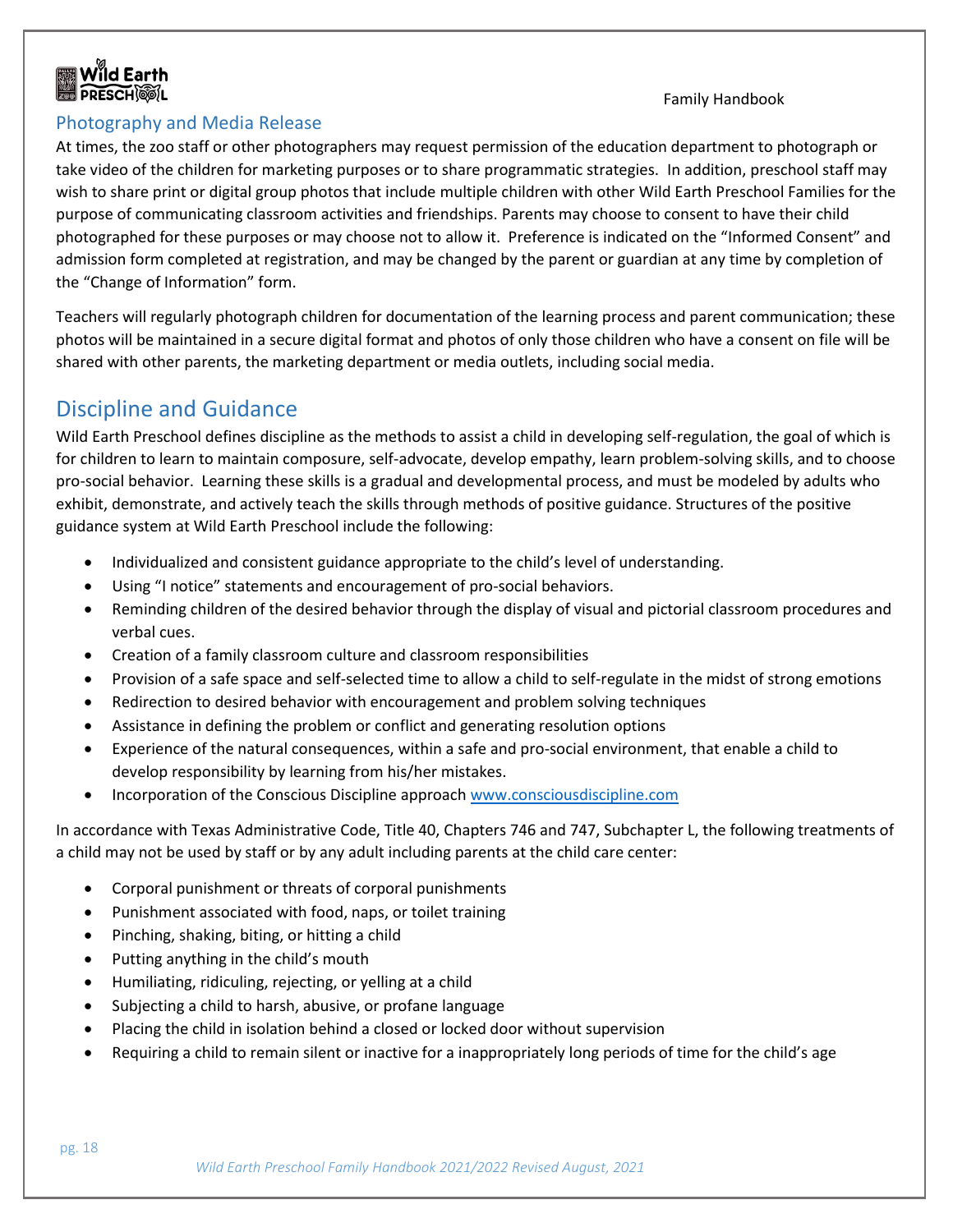#### <span id="page-19-0"></span>Continued Intervention and Discontinued Care

Wild Earth Preschool is committed to supporting its children and families to limit or prevent the use of suspension or expulsion. We train our teachers in strategies to support the inclusion of cultural, gender, and learning differences, and will work with families on an individual basis to resolve concerns that affect the child's success in the program, or recommend appropriate community resources for assistance or transition out of the program. If a child needs significant one-on-one attention, the parent may provide an aide to shadow the child. At the discretion of the Early Childhood Manager, the care agreement may be terminated for reasons including but not limited to family cooperation with program policies and the child's behavior affecting the safety of child, the group, and/or the teachers.

# <span id="page-19-1"></span>Child Nutrition

Wild Earth Preschool recognizes that good nutrition contributes to good body and brain development, and is committed to advocating for a healthy, varied, low sugar, low fat diet for its children.

#### <span id="page-19-2"></span>Beverages and hydration

Parents will provide their child with a reusable spill proof bottle, labeled with their child's name, that will be refilled with fresh water as needed during the day. They will take this bottle home each evening to wash and sanitize it. We will provide a "loaner" water bottle if the child arrives to school without one. 1% Milk and 100% juice, when provided, will be served in a separate cup. Juice will be served no more than one time per day, and generally reserved for special occasions.

#### <span id="page-19-3"></span>Snacks

Children in care will be offered something to eat at least every 3 hours.

Wild Earth Preschool will offer all children in care a mid-morning snack and an afternoon snack. Each snack will meet the guidelines of [USDA's Child and Adult Care Food Program \(CACFP\),](https://www.fns.usda.gov/cacfp/meals-and-snacks) including food from two recognized food groups. Grains will be whole-grain rich, and foods such as yogurt and canned fruit will meet requirements for low sugar. A menu will be sent each month as an attachment to Brightwheel messages.

Additionally, snack crackers will be offered in late afternoon to children as needed.

Wild Earth Preschool does not have a kitchen area, so snacks will be purchased ready-to-eat from a grocery store and will not be time or heat dependent. Some snack foods, such as fresh fruit or shelf-stable milk, will be kept refrigerated for taste or to extend life.

#### <span id="page-19-4"></span>Lunch

Lunch will be served at a regularly scheduled time between 11:30 am and 12:30 pm.

Children will bring a lunch each day that is safely packed, low in sugar and fat, and is nutritious.

Refrigeration and microwaves are not available for children's lunches.

Lunches should be packed in an insulated lunch box or lunch bag labeled with the child's name. The following foods should be kept cold: meat, poultry, fish, egg, milk, cheese, yogurt, fresh fruit or vegetables, or opened cans of fruit or pudding. For cold items, provide an insulated lunch bag or cooler with 2 frozen gel packs, one under the food and one on top of the food.

Use an insulated container or thermos to keep food like soup, chili, and stew hot. Fill the container with boiling water, let stand for a few minutes, empty, and then put in the piping hot food. Keep the insulated container closed until lunchtime to keep the food hot  $-$  140 °F (73.9 °C) or above.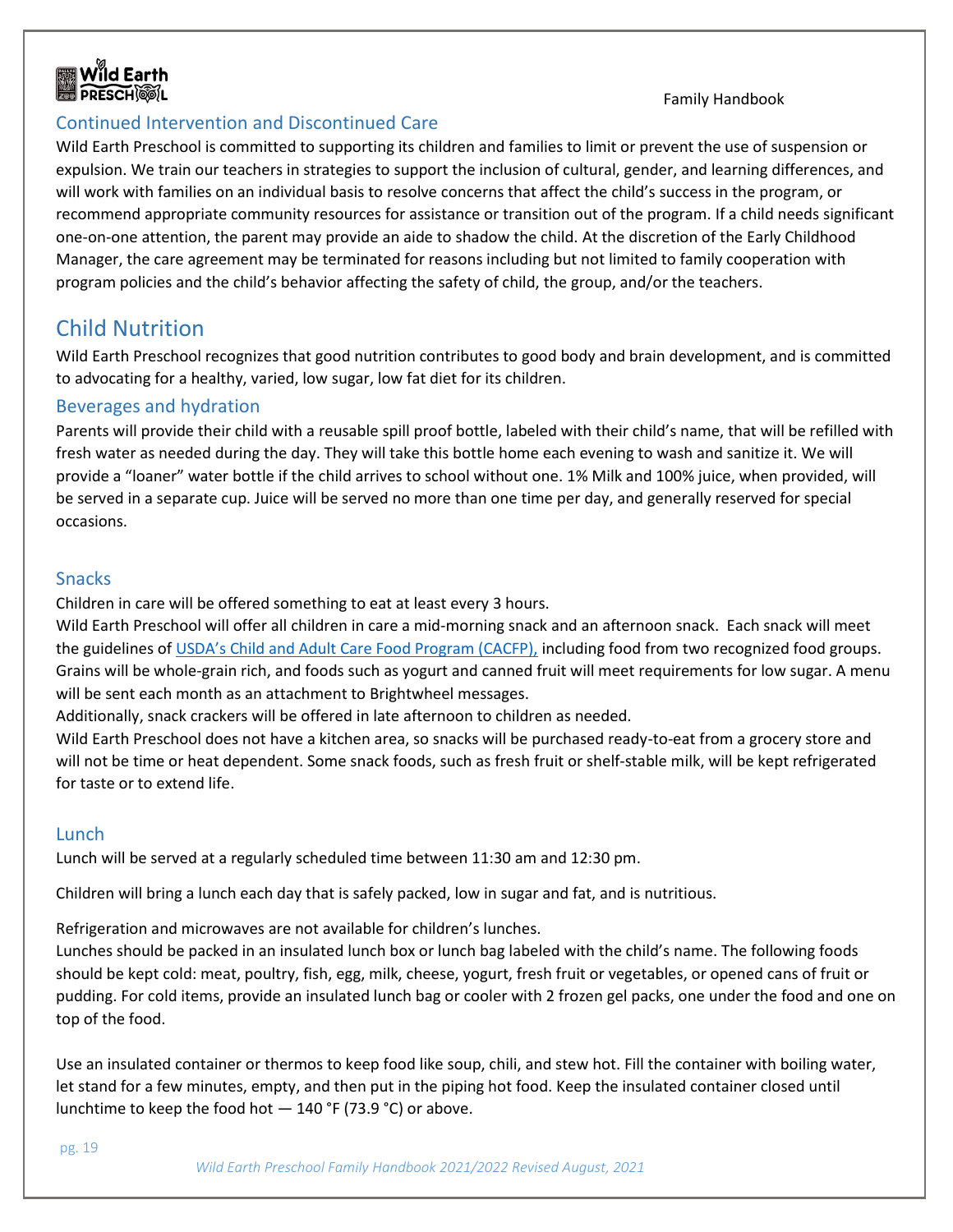For children younger than 4 years old, lunches should follow the AAP and licensing guidelines for choking hazards, maintaining a lunch that is free from:

- Whole or chunks or hot dog (slice vertically to prevent circular chunks)
- Whole nuts and seeds
- Chunks of meat or cheese (use slices); Chunks of raw vegetables (slice, shred, or noodle)
- Whole grapes, grape tomatoes, or cherry tomatoes: slice vertically in half
- Hard or sticky candy
- Popcorn
- Chunks of peanut butter (spread it on an item)

#### <span id="page-20-0"></span>Special diets

Medically necessary diets will be accommodated with physician's documentation. Parents may provide their child's snacks if they choose to follow an alternative diet.

#### <span id="page-20-1"></span>Peanut and Allergy Policy

Wild Earth Preschool reserves the right to implement an allergy-free food policy on an as-needed basis for the safety of its students. If it is implemented, all parents will be notified in writing. Children with a food allergy will have a medically documented allergy plan in place, and will not be served foods that contraindicate the plan.

#### <span id="page-20-2"></span>Eco-Healthy Celebrations

Celebrations are important! We want to ensure that birthdays and cultural celebrations are as healthy for the environment, and for our children's bodies and minds as they are for their social development. Wild Earth Preschool will follow the guidelines of Eco-Healthy Child Care, a program of the Children's Environmental Health Network, when planning in-class celebrations.<http://cehn.org/our-work/eco-healthy-child-care/>

- Families may provide a lower-sugar baked good or frozen treat that is commercially packaged. Alternatives must be provided for children with food allergies.
	- $\circ$  Recommendations include: muffins without icing, oatmeal cookies, and frozen fruit bars
- The class rides the carousel once per month to celebrate all the birthdays in that month.
- When goodie bags are offered, please provide options that are eco-healthy and child-healthy, such as mini oranges, playdough, recycled notebooks, eco-friendly soap, etc. in re-usable containers or compostable bags.

# <span id="page-20-3"></span>Enrollment Procedures

### <span id="page-20-4"></span>Enrollment Eligibility and Priority

Children must be at least 3 years old by the date of planned admission, and no older than 5 years old by September 1 of the school year session (not yet eligible for public kindergarten). They must also be using the restroom (mostly) independently by the child's first day of class.

Priority for admission will be given as follows:

- o Children currently enrolled
- o Siblings of children currently enrolled
- o Children of Zoo Staff
- o Children of SSA Staff

pg. 20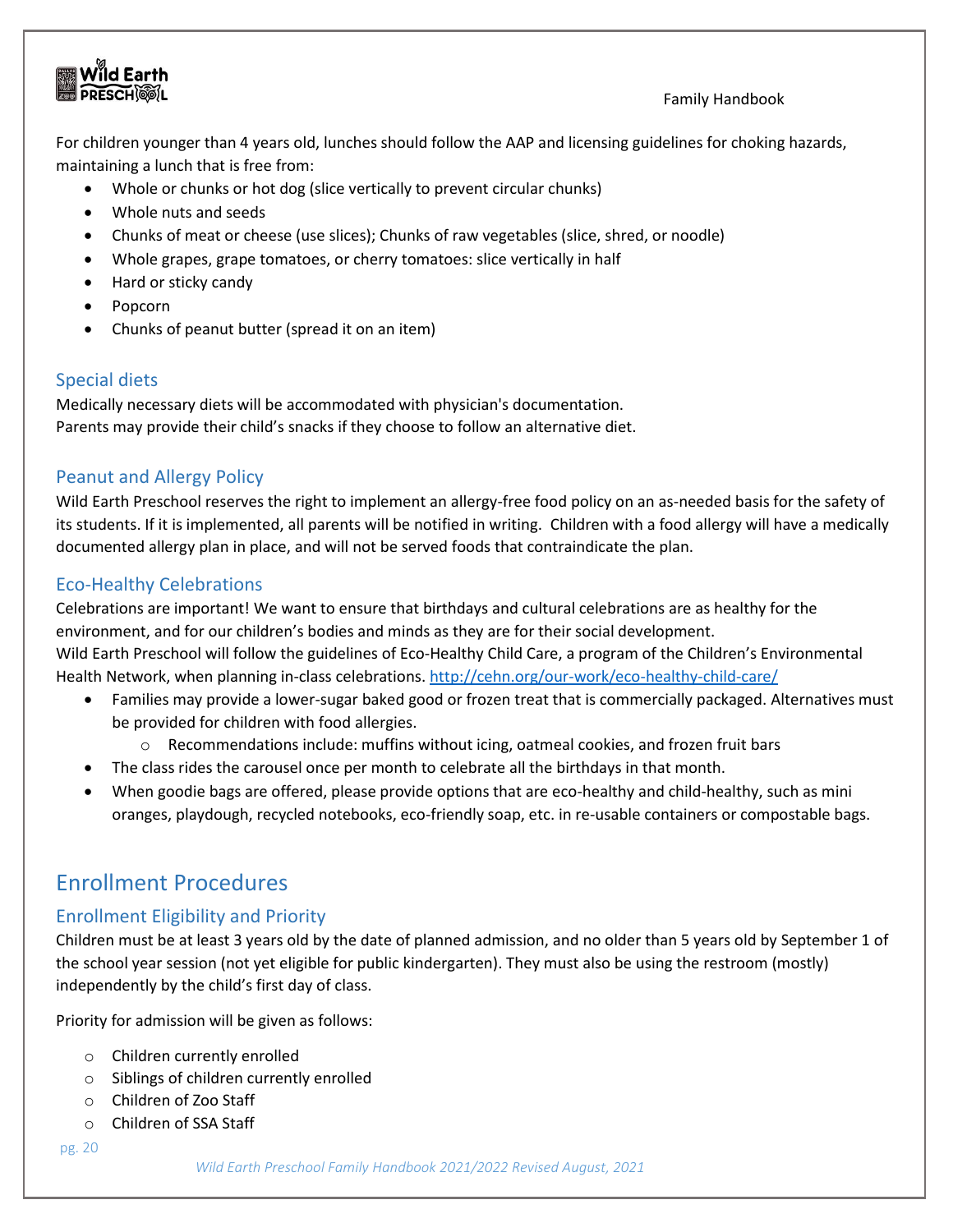

- o Children on the pre-paid wait list
- o Children on the contact list and general public

Admission is subject to availability and program needs.

When an opening exists, early enrollment of a duration of 6 weeks may be granted for children who are awaiting age or developmental readiness. Early enrollment is dependent upon full tuition being paid while awaiting the child's admission.

#### <span id="page-21-0"></span>Inclusive Program

Wild Earth Preschool does not discriminate on the basis of religion, race, ethnicity, culture, gender or ability. The preschool program is committed to providing a developmentally appropriate education for all learners, and implements the principles of Universal Design for Learning (UDL) by providing multiple means of representation, multiple means of engagement, and multiple means of action and expression. If a child needs significant 1-on-1 attention to be successful in the program, the family may arrange for a professional aide to shadow the child/

#### <span id="page-21-1"></span>Admission Process and Fees

The admission process has 6 steps:

- 1. Parents or guardians visit the website for general information, read the Family Handbook and frequently asked questions, and complete the "contact us" request.
- 2. Parents or guardians receive more information about the program by attending an Open House, touring the classrooms, and/or communicating by phone or email with an administrator. Due to staff availability, individual tours will only be offered when a family is eligible for a current opening.
- 3. Parents or guardians may choose to sign up on our waitlist for \$50 per child. Wait list placement for each session is determined by the waitlist fee time/date stamp when a child is age-eligible.
- 4. When families are contacted for enrollment, they submit the completed document, "Is Wild Earth Preschool Right for your Family?" and an enrollment fee of \$100 to secure the child's place in the session.
- 5. Families complete and return the admission packet. See below for list of documents.
- 6. At a virtual, phone, or in person intake meeting, administrative staff and the parent/guardian will discuss individual care needs of the child and key policies and procedures. If classes are in session the parent may request a time to visit the classroom and meet the teachers, or will be invited to a meet-the-teacher event.

Completed admissions packets include:

- Informed Consent: Consent information for photographs, field trips, insect repellent, etc.
- Admission Information (6 pages), including:
	- o Authorization for emergency medical attention
	- o Vision and hearing screen information (for children age 4 or older)
	- o Vaccination information, verified by a health professional
	- o Health care professional's statement or waiver affidavit
- Child Assessment Form (care information about the child)
- Authorization for Dispensing Medication form if needed
- Food Allergy & Anaphylaxis Emergency Care Plan if needed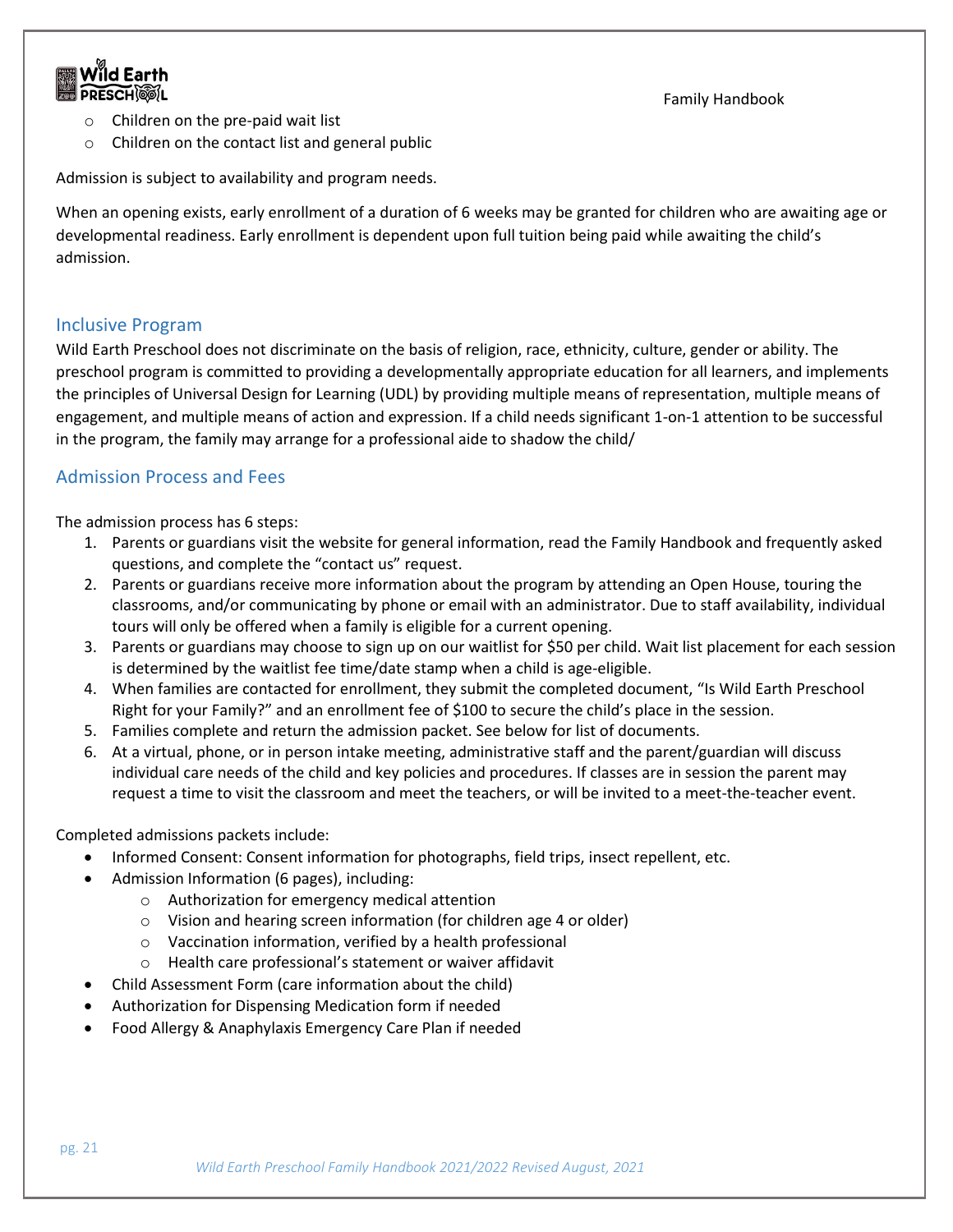

#### <span id="page-22-0"></span>Change of Information

Family Handbook

Please keep contact information, medical information, and family information current by completing a "Change of Information" form and handing it to your child's teacher or by calling or emailing the education office with the information. Include any documentation needed, such as medical recommendations or court orders.

#### <span id="page-22-1"></span>Financial Agreements

For financial planning, an annual tuition chart and schedule of additional fees is provided. Tuition payments remain the same regardless of absences, holidays, vacations, etc. Tuition is billed weekly in advance through a digital Dallas Zoo account unless other arrangements are made.

#### <span id="page-22-2"></span>Discounts and Scholarships

Limited need based scholarships may be available in some years. Ask an administrator for current availability and an application.

#### <span id="page-22-3"></span>Exiting the Program

Should circumstances arise that require you to withdraw your child from Wild Earth Preschool, written notice is required at least 30 days in advance. In cases where shorter notice is provided, tuition draws will continue for the duration of the 30 days.

# <span id="page-22-4"></span>Protocols for Outdoor Learning and Physical Activity

Time outdoors not only provides a healthy environment for play and learning, it benefits the child's well-being, physical development, cognitive development, and language as children explore sensory-rich diverse materials and their interest is piqued by animals, plants, and weather conditions in their environment. Moreover, both moderate and vigorous physical activity, along with a healthy diet, help to prevent obesity and benefit long-term heart and lung health while developing muscle strength and regulation that will aid them in future school settings.

When weather conditions are safe for outdoor learning, classroom families will spend the majority of their day outdoors, coming inside primarily for lunch, rest, and afternoon snack between 12:00 pm – 2:30 pm.

Both free play and structured physical games are provided daily.

In unsafe weather conditions, like thunderstorms, high heat indexes, or poor air quality, children will participate in physical activity in their classrooms, like music and movement and obstacle courses.

#### <span id="page-22-5"></span>Big Body Play

Big body play: Wild Earth Preschool recognizes children's need for big body play that develops the proprioceptive sense which is integral for emotional and behavioral regulation in response to sensory stimulation.

Opportunities are provided for this physical activity in the following forms:

- Obstacle courses, games, and free choice activities that include crawling, running, jumping, somersaults, crab walk, rolling down hills, tossing bean bags, kicking balls, tag, Simon Says, and balancing on a low tree trunk or rocks.
- Music & Movement activities including dancing and parachute play
- Body awareness games like drawing body outlines with chalk, making a pretend "pizza" on someone's back or wrapping in a blanket "cocoon" with heads uncovered.
- Heavy lifting and resistance activities, including using and moving heavy sand bags, rocks, and logs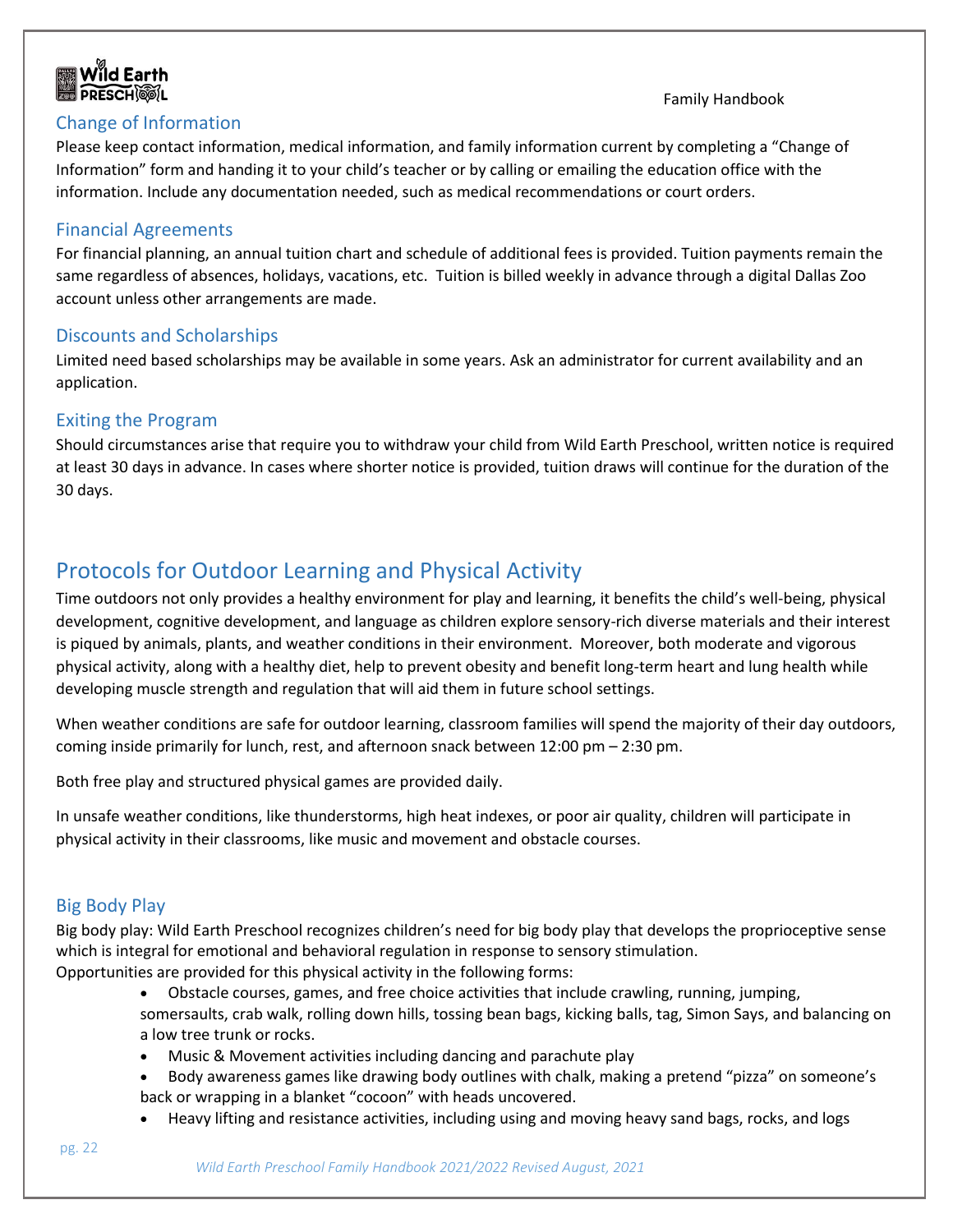

- Functional activities like wiping benches and tables, raking or shoveling, pulling the wagon, carrying heavy watering cans, pulling weeds
- Socially-appropriate contact-based greetings such as short tight hugs, high fives, fist bumps, and elbow bumps

Children will be redirected from body-on-body play, including wrestling, holding, pulling, piling on one another, aggression, or weapon play.

#### <span id="page-23-0"></span>Using Sticks

Children are encouraged to use sticks in their play, but to maintain safety, teaching staff will model, teach, and reinforce the following guidelines:

- Big sticks need big spaces. The child with the stick will check that they have space to use it in the desired manner. Other children will approach with care, and provide the child with the needed space.
- Larger sticks stay below the belly
- Sticks are for walking play, not running, jumping, or rolling play
- Sticks will be kept away from faces, necks, and other tender spaces

#### <span id="page-23-1"></span>Using Logs and Stones

Children are encouraged to use logs and stones in their play, but to maintain safety, teaching staff will model, teach, and reinforce the following guidelines:

- Check the habitat: When encountering a log or stone to move, roll it toward you so that the opening faces away from you, allowing any animal that is taking shelter to leave. Avoid using any that are harboring poison ivy, or animals that bite or sting. Some spaces will be designated as habitat only, where rocks and logs are left in place.
- Check the weight: Heavy logs or stones may need 2 or more people to move. Very heavy items may need to stay in place.
- Roll it: Some logs and stones are best for rolling rather than picking up to move.
- Set it down gently: Rocks, stones, pebbles, and logs will be set down gently rather than dropped or thrown.

#### <span id="page-23-2"></span>Investigating Animals and Plants in the Natural Environment:

Children are encouraged to investigate native animals and plants in their play, but to maintain safety and respect for the environment, teaching staff will model, teach, and reinforce the following guidelines:

- Ask a teacher before investigating something new. Some animals may bite or sting; some plants may cause dermatological reactions or may be harmful if swallowed. To ensure that children are safe in their environment both with parents and with teachers, we teach them to ask for a positive ID before investigating something new. If a plant or animal is not identified as harmless, children are taught to look with their eyes, but not touch or move it. Children will not touch reptiles or poultry found in natural environments due to the potential of salmonella. Teaching staff will demonstrate how to observe without touching.
- Harvesting and eating garden plants: We grow some plants that can be eaten by children and/or by Zoo animals, including herbs, fruits, and vegetables. Teaching staff will model, teach, and reinforce food preparation before eating to ensure that children know that some plants found in landscapes or natural spaces are not safe to eat. With the children's involvement, garden food is harvested, washed, and then served rather than eaten straight from the plant.
- Sustainable collection and safe handling: At times, children may collect bugs, snails, worms, etc. for observation. Teaching staff will model, teach, and reinforce skills for safe handling, including gentle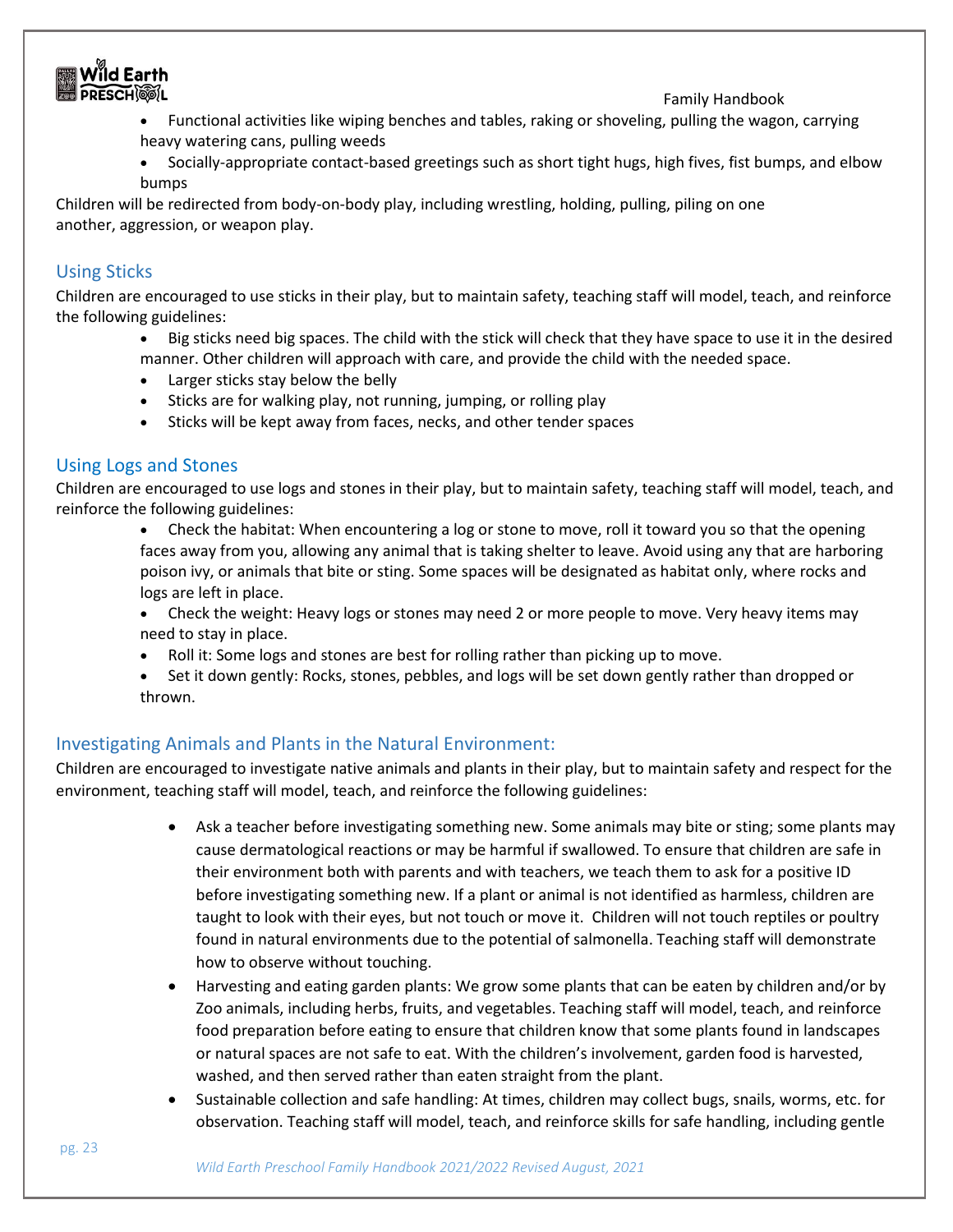

touches and moisture when appropriate. Animals will be returned to their place of collection. Collected plant parts will be sustainably harvested, maintaining a strong, healthy population of the plant in its original location.

#### <span id="page-24-0"></span>What to Bring to Wild Earth Preschool for Indoor and Outdoor Activities:

Please label all belongings.

- $\checkmark$  One weather-tight plastic box that will go home daily. It contains the following items:
	- o Any extra clothing or weather-related gear needed for that day
	- $\circ$  Safely-packed, low-sugar, nutritious lunch Many of our families like [Bentgo Boxes](https://bentgo.com/collections/lunch-boxes)
	- o Spill-proof water bottle *wash and sanitize daily*
	- $\circ$  At least two extra clean and sanitized face coverings daily when current policy requires.
- $\checkmark$  A second weather tight box that will go home at the end of the week. It contains the following items:
	- o Blanket or All-in-one naptime roll *wash with hot water weekly*
	- o A cuddle item for rest if desired *wash and sanitize weekly* (may also come daily if needed)
- $\checkmark$  A mesh bag with 1-2 changes of clothes, underwear, socks, and shoes. This will stay at school. When clothing is changed, the dirty clothing will be sent home. Please replace items used the next day.
- ✓ A smile!

#### <span id="page-24-1"></span>Dress and Nature Play

Nature play can get messy! Children at Wild Earth Preschool are encouraged to engage in play and focused activities that include water, sand, soil, non-toxic plants, the investigation of non-stinging insects and animals, etc. During the course of play they will get dirty and wet. Please dress your child in sturdy play clothing, any winter or rain gear needed, and shoes appropriate for the weather. Any clothing or gear that will be needed later in the day is packed in the plastic box. Multiple changes of clothing are sometimes needed.

Please provide modesty shorts or leggings under dresses.

Shoes should be closed-toe for your child's safety, and water resistance is recommended. Adjustable straps or ties are preferred for comfort. Shoes that slip will leave blisters and cause a child to fall.

#### Fall and Spring Clothing:

In the fall and spring, appropriate clothing for the weather varies greatly. Please check the forecast to decide the best option, and provide layers and jackets as needed for abrupt temperature changes.

[All-in-one rain suits](https://tuffo.com/muddy-buddy/) and rain boots are preferred for rainy days. Slicker rain jackets are an alternative.

#### Winter Clothing:

In the winter, layers are a must! Fleece outerwear is preferred by most children for ease of movement. Many parents love thi[s all-in-one fleece outerwear.](https://www.minimioche.com/products/the-biker-romper)

Leggings, long underwear, warm socks, and boots keep children warm outside during play.

Hats and water-resistant gloves or mittens keep extremities warm.

To prevent strangulation, children should not wear scarves or clothing with neck-ties, like some hoodies. A neck gaiter is a safe alternative to a scarf, and helps especially with children who have cold-triggered asthma.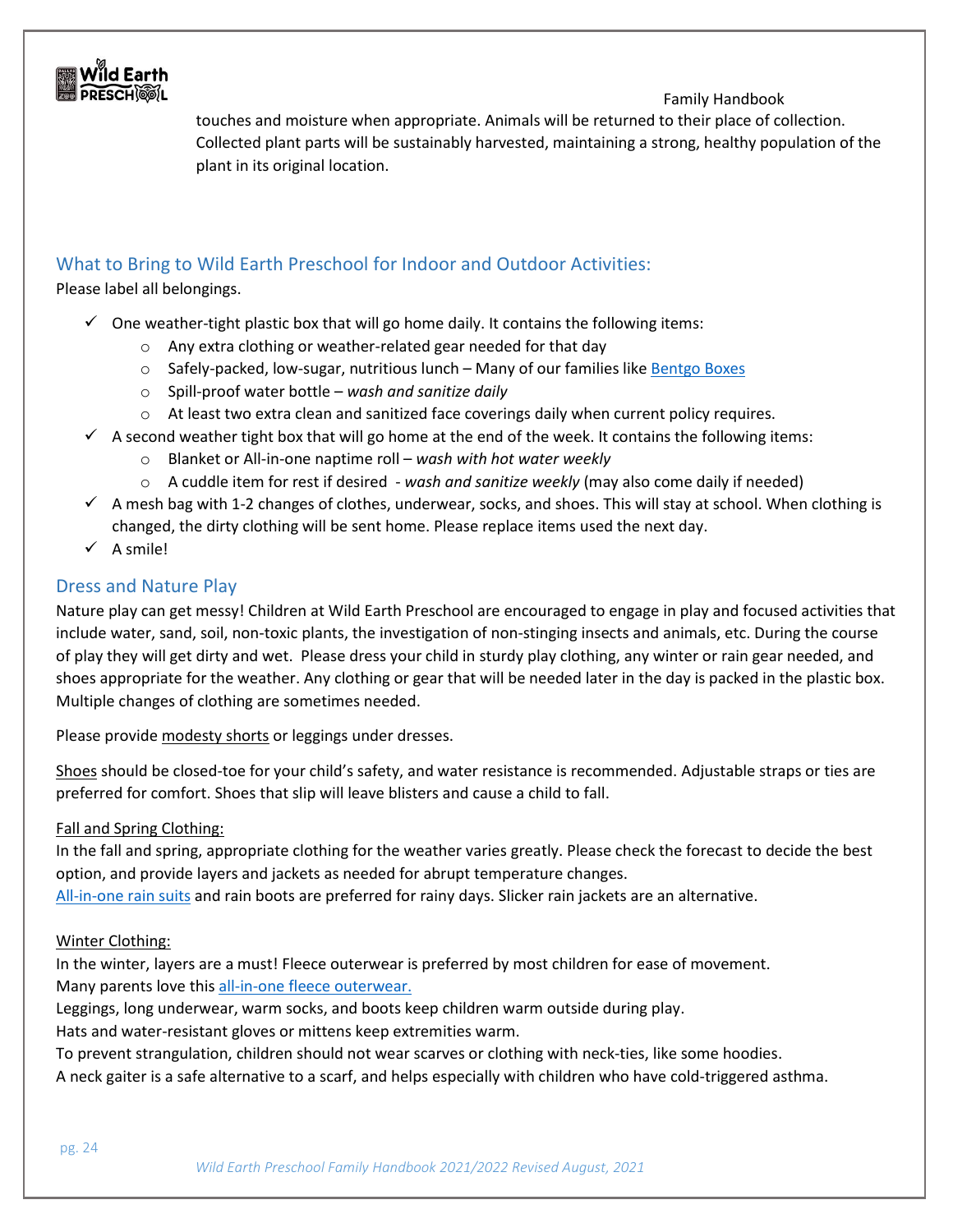

Summer Clothing: In the summer, your child should wear lightweight shorts, pants, T-shirts, dresses, etc. For water play days, children will wear their water-play gear and bring a change of clothing. Water play gear includes a swim suit (2 piece for girls) with cover-up, water shoes, and a towel.

#### <span id="page-25-0"></span>Heat and Cold Safety

Wild Earth Preschool will follow the Child Care Weather Watch Guidelines for weather, which was sponsored by US Department of Health & Human Services, Health Resources & Services Administration, and the Maternal & Child Health Bureau. These guidelines use heat index and wind chill factors when considering adverse weather conditions for heat and cold. [https://www.daycare.com/news/daycare\\_and\\_weather.html](https://www.daycare.com/news/daycare_and_weather.html)

#### <span id="page-25-1"></span>Air Quality Safety

Wild Earth Preschool will follow the Air Quality Index guidelines produced by the Environmental Protection Agency when considering adverse outdoor conditions for air quality. These guidelines can be found at [https://airnow.gov/index.cfm?action=aqi\\_brochure.index](https://airnow.gov/index.cfm?action=aqi_brochure.index)

#### <span id="page-25-2"></span>Sunscreen

Sunscreen will be applied daily by the parent or guardian prior to arrival. Parents or guardians will sign a consent or nonconsent to allow the teachers to reapply. If consent is not granted, the child will need an alternate form of sun protection. Wild Earth Preschool uses a sunscreen with at least 35 SPF.

#### <span id="page-25-3"></span>Insect Repellent

Insect repellent will be applied daily by the parent or guardian prior to arrival. Parents or guardians will sign a consent or non-consent to allow the teachers to apply insect repellent. If consent is not granted, the child will need an alternate form of insect protection. Wild Earth Preschool uses a family-safe, EPA approved insect repellent.

#### <span id="page-25-4"></span>Dry skin and lips

Parents or guardians will sign a consent or non-consent to allow the teachers to apply protection for dry skin and/or lips. If consent is not granted, the parent may send their own option. Wild Earth Preschool uses child-safe products for skin and lip protection.

#### <span id="page-25-5"></span>More Information on Field Trips, Water Activities, and Animals

#### <span id="page-25-6"></span>Field Trips

Wild Earth Preschool is located on the grounds of the Dallas Zoo, which provides a stimulating learning environment and promotes whole-child development through authentic experiences, enrichment, and investigations.

Each daily excursion away from the licensed classrooms and outdoor area into other zoo property and guest areas will be considered a field trip, and the following standards will be applied: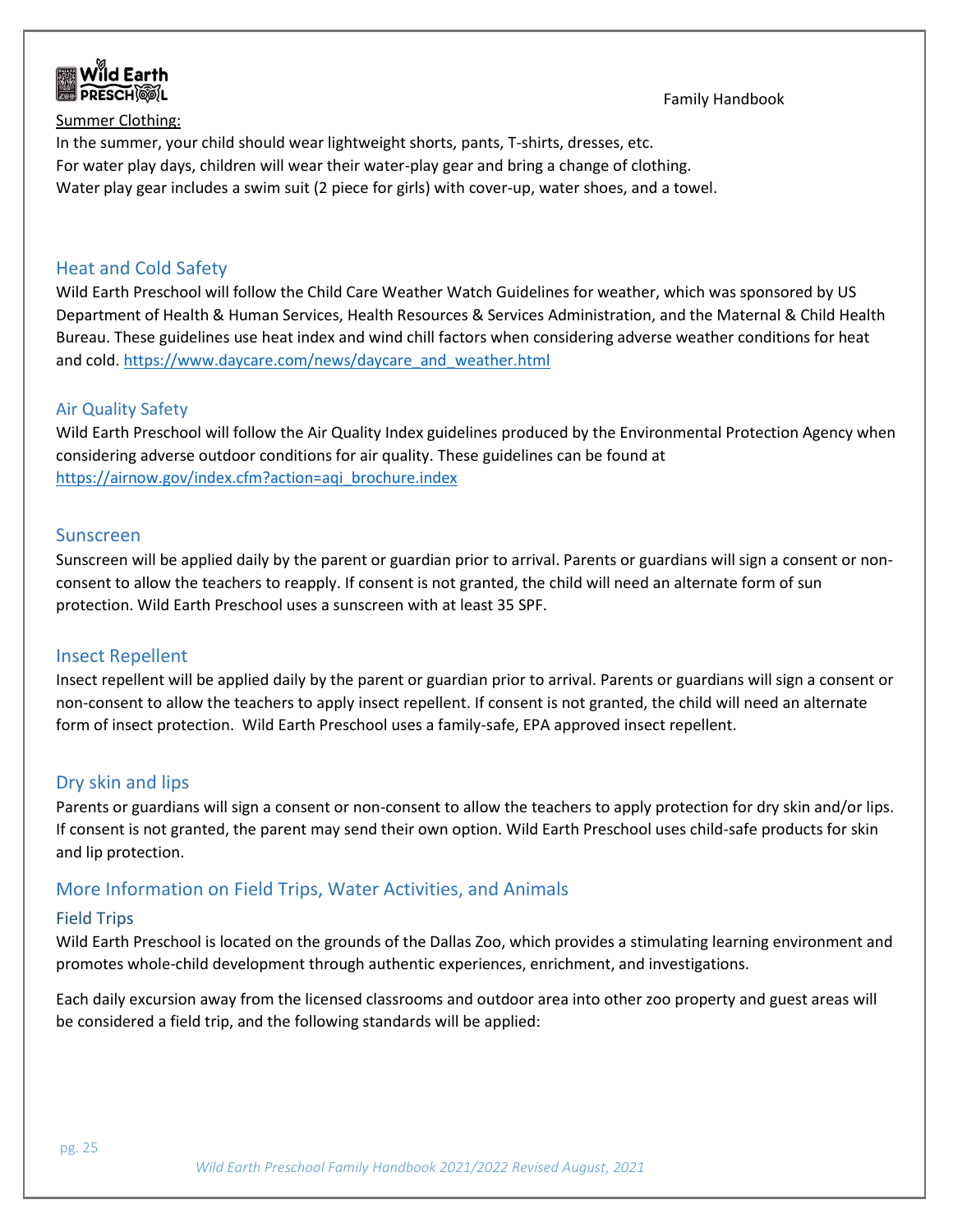

Notification:

- Dallas Zoo field trips: Permission for field trips to the Dallas Zoo is provided on the Informed Consent form signed by parents or guardians during enrollment. This consent is granted from the date signed until the end of each year in August. It will be renewed each year that the child attends.
- Field trips to other locations: If other field trips are provided, a separate notification and permission slip for the trip will be provided to the parent or guardian for consent.

#### Field Trip Ratios:

According to DFPS licensing standards, the preschool will maintain a field trip ratio of 1:6 for 3-year olds and 1:8 ratio for 4-year olds. Ratio is determined by the youngest child in the group. Volunteers or other zoo staff may be used to meet field trip ratio, as long as they have cleared background checks and the licensed classroom ratios of 1 paid caregiver: 15 children are followed. At least two adults will supervise each group, ensuring that they stay within eyesight and earshot of one another and every child.

#### Field Trip Clothing:

- Each child will wear their Wild Earth Preschool identifying field trip tag, appropriate clothing for the weather and activity, and closed toe shoes. Identification on the tag includes the center name and phone number.
- Educators will wear their zoo education department uniforms.

#### Field Trip health and safety:

Each educator will use the Brightwheel app to maintain the list of children in attendance, and will conduct name-to-face checks each time they leave a location and arrive in a location, noting the time of each check. They will scan and do head counts frequently throughout an activity.

Each educator will be trained in pediatric CPR and first aid, will carry a communication radio, and will have close access to their first aid box which contains:

- emergency medical release form and emergency contact information for each child
- food allergy emergency plan and medications, if applicable
- first aid kit

#### Field Trip Transportation:

Children, educators, and volunteers will walk on sidewalks to the Dallas Zoo from the education complex.

#### In the possibility that transportation to other non-walkable locations becomes an option:

Children, educators, and volunteers will ride a bus with seat restraints when taking a field trip to another field trip location, if an opportunity is provided. Parents may be asked to provide car seats if appropriate seat restraints are not available.

All educators who transport children will have a certificate in their training file and posted on the classroom wall, indicating they have received their annual transportation training. Training is provided by an online provider such as CCEI and the Early Childhood Manager will supervise practice and execution at least twice per year when transportation is used.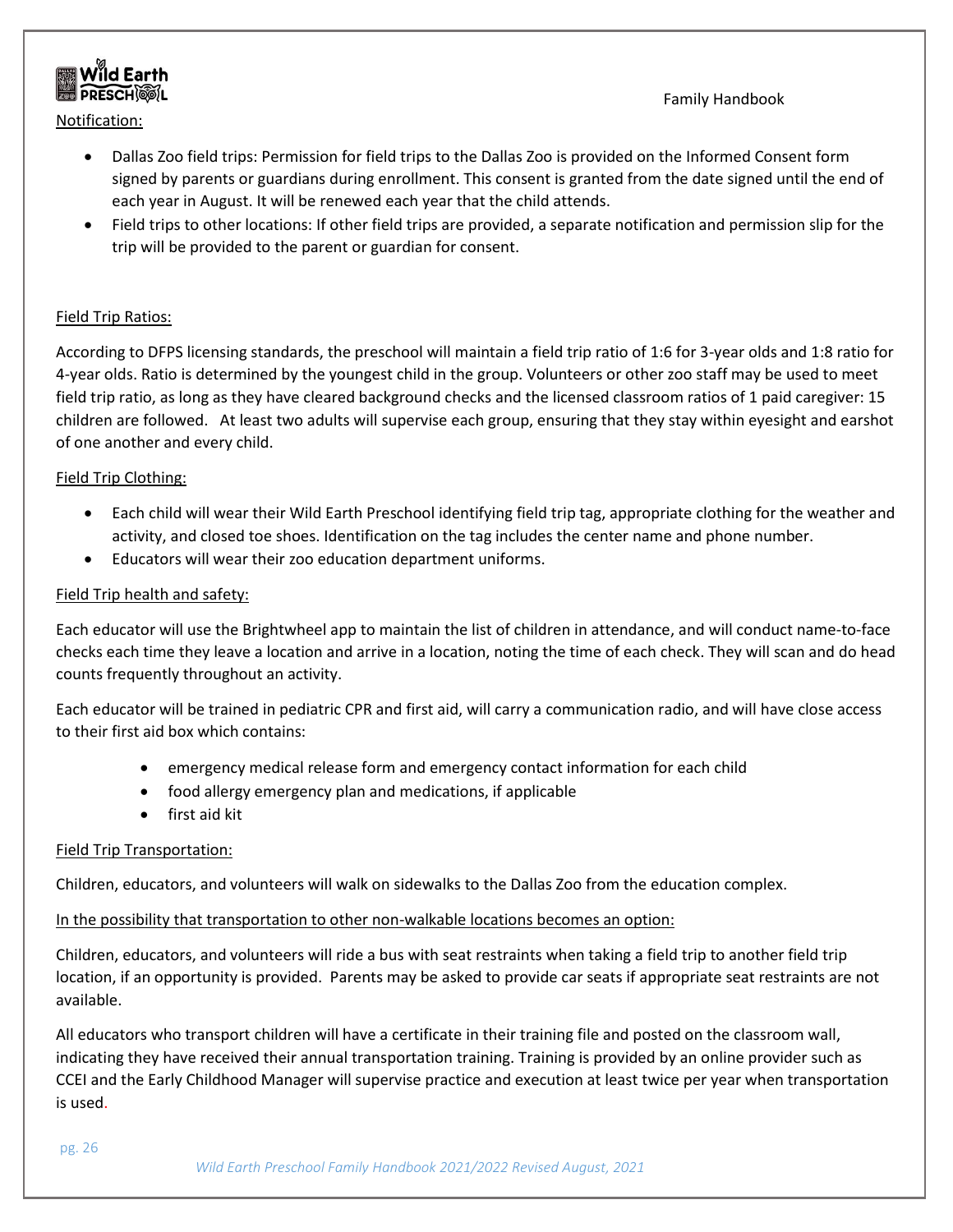### <span id="page-27-0"></span>Water Activities

Wading pools at the preschool center: Wading pools at the licensed area of the preschool will be filled to two feet of water or less, drained and sanitized after each use, and stored in a locked storage shed when not in use.

Wading stream at the zoo: The Lacerte Family Children's Zoo area has a manufactured wading stream that holds less than 2 feet of water in a recirculating, filtered system. The stream covers less than 2,000 square feet of area. The zoo maintains the system with machinery rooms locked up, and water chemicals inaccessible to the children. A trained children's zoo employee has access to and is capable of turning off the pump and filtering system in case of an emergency.

When the stream is used an administrator will ensure that the staff is trained and the following safety regulations are met:

- Educators are actively supervising, with one educator stationed in close proximity to each drain gate, and they can clearly see all parts of the wading area and the bottom of the wading "stream".
- Educators and children are trained to maintain boundaries that avoid drain gate areas
- At least 2 life saving devices will be available
- At least 2 educators are supervising the play, maintaining water play ratios as specified in Minimum Standards 746.2105 (currently 1:6 for 3-year olds, 1:8 for 4-year olds).

#### <span id="page-27-1"></span>Animals

Interacting with animals helps children empathize with them and the natural world, and they are an essential part of the Wild Earth Preschool Program. As a part of the Zoo, we will benefit from the varied experiences available, and will support the children as they connect to the animals.

In addition to studying animals in the zoo habitats and surrounding urban wildlife habitats, we have the opportunity to interact with program animal ambassadors in the classroom, in our outdoor spaces, and in the Zoo. Some of these animals may be available for the children to carefully touch with the guidance of a trained handler. All animals in the Dallas Zoo collection have been properly vaccinated and are under the care of staff veterinarian. Children will not touch reptiles, amphibians, or poultry due to salmonella risks.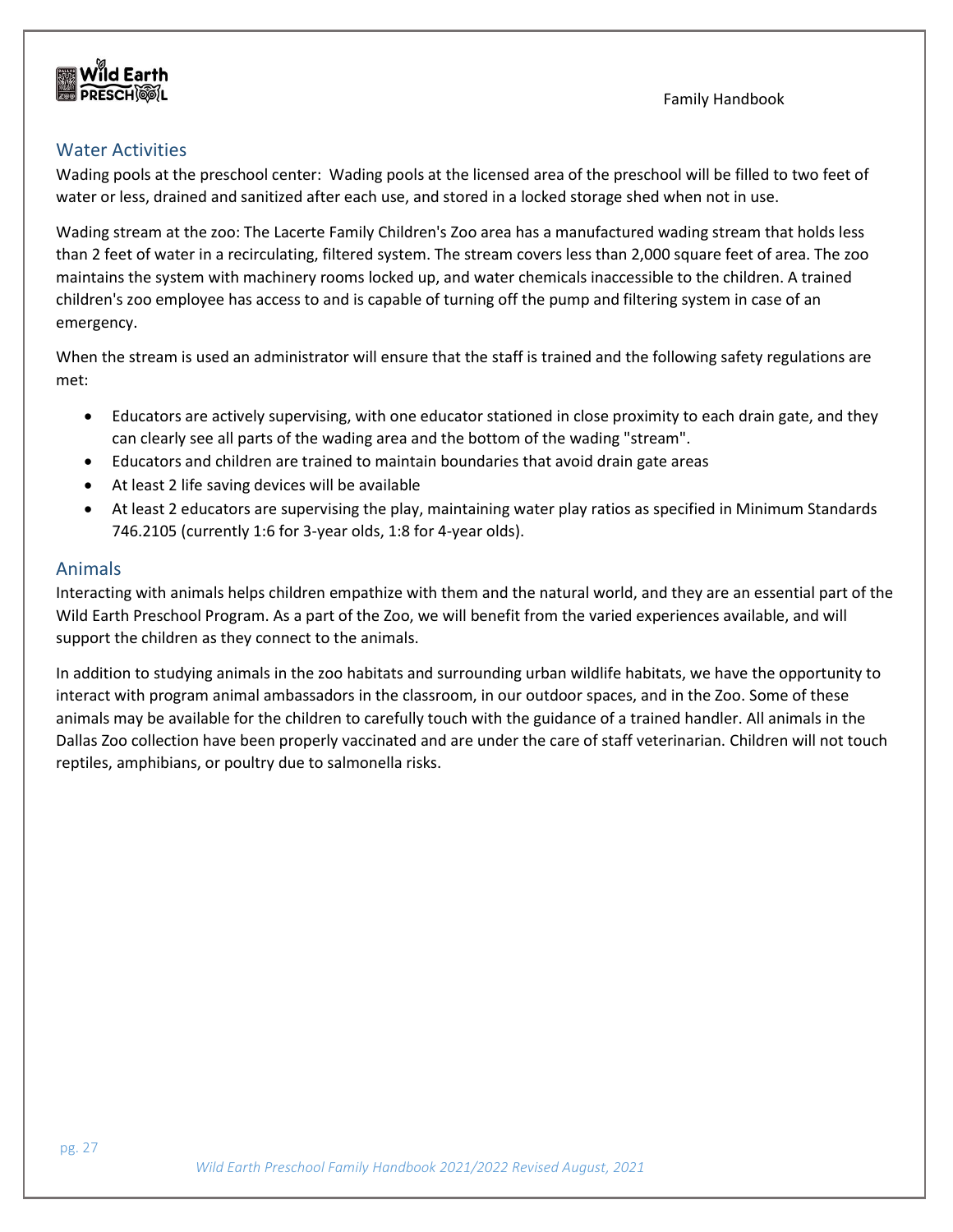



# <span id="page-28-0"></span>Security and Emergency Plans

In the event of an emergency, the Early Childhood Manager or designee will notify all parents of the nature of the emergency and the location of the children as soon as it is safe to do so. When parents pick up their child, they will sign the child out of care as usual. If a parent wants to leave Zoo grounds with their child during an emergency, child care staff may not prevent them from doing so.

The Early Childhood Manager or designee will also call the DFPS child care licensing department at 214-583-4253, 800- 582-6036, or the number provided by the agency to notify them of the nature of emergency and steps taken to secure the children's safety.

#### <span id="page-28-1"></span>On-Site Security

The Dallas Zoo contracts with a security company that makes continual safety rounds and is available to the teaching staff by radio. In addition, 24 hour security is provided by an onsite Dallas Police Officer.

#### <span id="page-28-2"></span>Automatic Exterior Locks

External doors to the classrooms have an electronic lock system, so doors remain locked until opened from the inside or with a keycard.

#### <span id="page-28-3"></span>Dallas Zoo Staff Radio Communication

At least one teaching staff member for each group of children will carry a two-way radio for communication for the entire zoo. This radio links the classroom to on-site security, onsite medical services (AMR), preschool administration, and all other departments. All preschool staff also carry a small two- way radio for communication between preschool staff, teachers and admin.

#### <span id="page-28-4"></span>Emergency Drills and Evacuation Locations

#### <span id="page-28-5"></span>Fire Drills

Fire drills are practiced once a month. The evacuation location for fire is the education parking lot. Each classroom is equipped with a smoke detector and carbon monoxide detector which are both tested monthly. Each classroom also has a fire extinguisher and a flashlight. Two exterior exits are available from each classroom.

#### <span id="page-28-6"></span>Weather Drills (tornado, hurricane, severe thunderstorm)

Severe weather drills are practiced four times a year. For a weather emergency or emergency requiring an alternate shelter, the designated gathering place for the licensed childcare areas is the zoo auditorium. Since tornadoes may form at any time and little ones may take quite a bit of time to walk, children will be moved toward the safe area inside the zoo when a watch is first issued. Regardless of a severe weather watch, if lightening or flash flooding is present, all children and education staff will shelter in an indoor location.

#### <span id="page-28-7"></span>Active Threat Emergencies/Dangerous Person or Animal

Active threat/lock down drills are practiced four times a year. Teaching staff will be notified by radio code and will move the children to the shelter location, close the door, and maintain silence. The door to the exterior will remain closed and locked.

#### <span id="page-28-8"></span>Emergency Procedures while on a Field Trip to the Zoo

When classes take a field trip to the zoo, there are designated safe places in every area of the park. If classes are in the zoo when an emergency alert is given, they will take shelter at the nearest safe place. These are listed in Appendix 1: Safe Places, and Appendix 1A: Safe Places Checklist, in the DZM Emergencies Procedures Manual.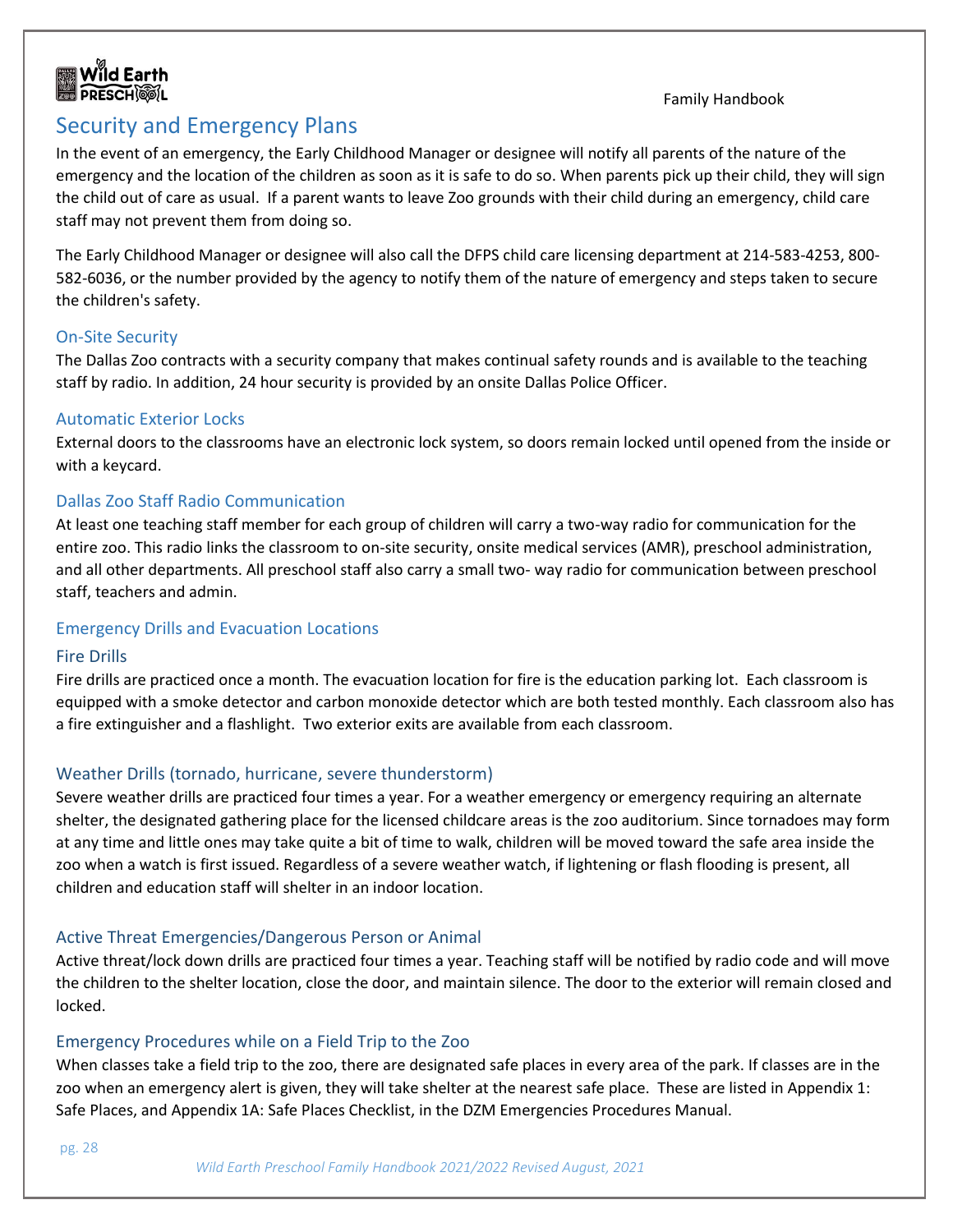



#### <span id="page-29-0"></span>Plan for evacuating zoo property

There may be instances when an evacuation of the zoo becomes necessary. These may include: bomb or terrorist threat, major fire or disaster in the zoo, severe weather warning or other natural disaster, or escape of a dangerous animal. An evacuation of the zoo will be called for by the Zoo Director, Vice President of Operations or the most the most senior member of leadership on grounds at the time such a decision has to be made. Should an evacuation be necessary, staff will follow the instructions provided on radio channel 1.

# <span id="page-29-1"></span>Information on Child Maltreatment

#### <span id="page-29-2"></span>Wild Earth Preschool Policy on Child Maltreatment Prevention and Training

Wild Earth Preschool requires that all staff and regular volunteers clear the required DFPS background check requirements prior to hire and every five years.

During all program hours, a minimum of two caregivers will be in close proximity to one another for mutual supervision by sight and/or sound. At least one of the adults will be a Wild Earth Preschool teaching staff member. The other may be a teaching staff member, or an approved education staff member or volunteer. If the group needs to separate, like for bathroom breaks or rest time, each group will contain at least 3 people.

Staff will radio the Early Childhood Manager or designee if additional adult assistance is required.

Prior to supervising children, and on an annual basis, teaching staff will be trained on recognizing the signs and symptoms of child maltreatment and how to call the abuse hotline to report suspected abuse. This training will include face-to-face instruction and may also include an online component.

Families seeking assistance will be referred to the Dallas Children's Advocacy Center which offers family advocacy, connection with community resources, therapy, and financial assistance.

#### <span id="page-29-3"></span>Morning Health Check

During the morning greeting, the teacher will do a health check for any signs of illness or injury. If the child exhibits signs of illness that would exclude him or her from care, the teacher will ask the parent to make other arrangements for the child's care that day. If the child exhibits a significant injury that was not present the day before, the teacher will ask the child what happened and ask the parent to complete an incident report to document the injury. See "Health and Safety: Illness regarding exclusion from care" for more information.

#### <span id="page-29-4"></span>Mandated Reporting

In the state of Texas, everyone is a mandated reporter of child abuse. Please remember that suspicion of abuse is all that is necessary to file a report. Your information can be given anonymously. You will be asked to describe your concerns about the child. It will be helpful if you can provide the child's name, age, address, gender, school attending, and names of parents. If you don't have all of that, provide all the information you can. Call the Texas Abuse and Neglect Hotline at 1-800-252-5400 if you suspect abuse, report online a[t https://www.txabusehotline.org/Login/Default.aspx](https://www.txabusehotline.org/Login/Default.aspx) or call 911. Both are available 24 hours a day, 7 days a week.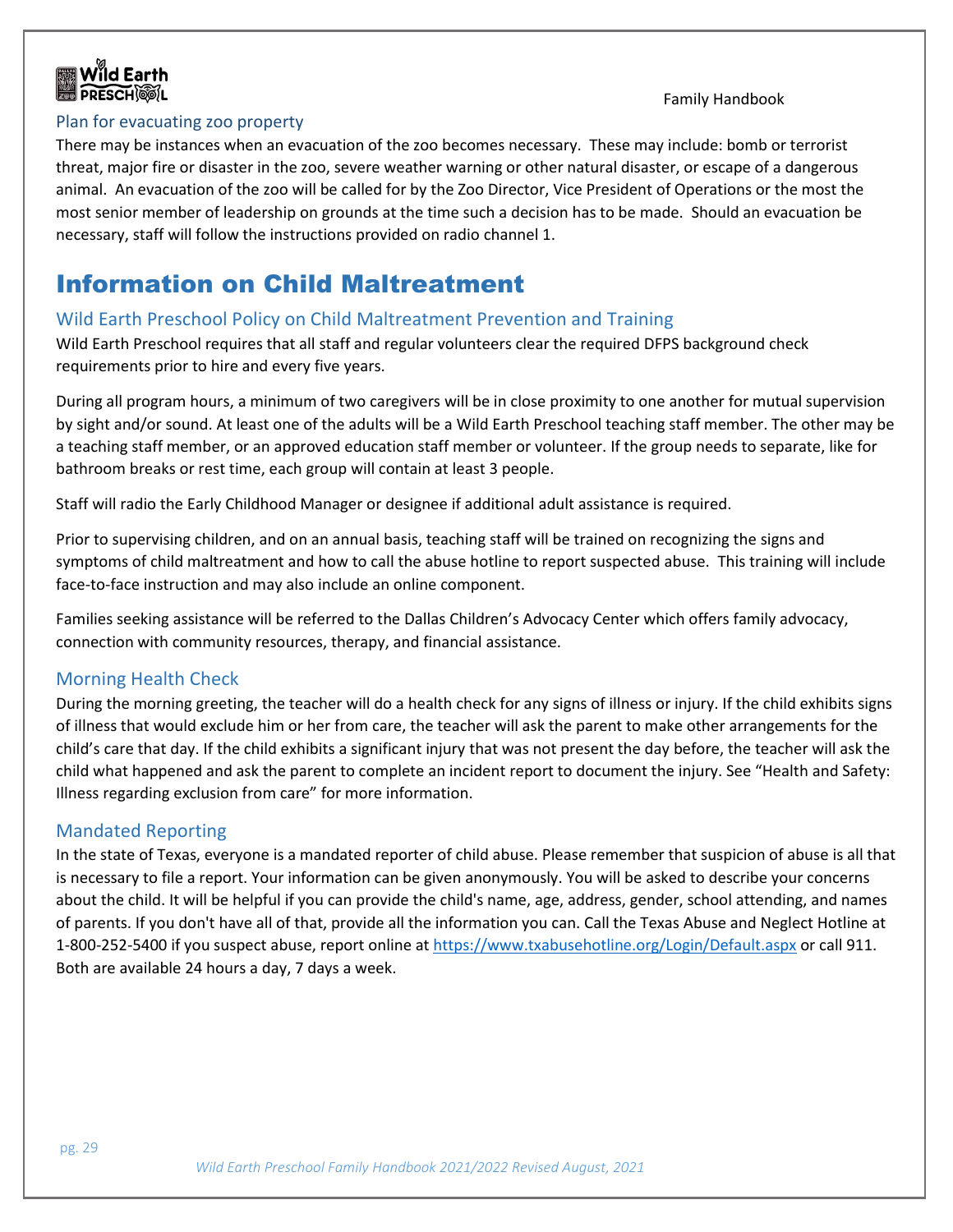# <span id="page-30-0"></span>Parent/Guardian Awareness of Child Maltreatment

Raising awareness among all citizens about the signs, symptoms, and effects of child maltreatment is the first step in keeping children safe. The Dallas Children's Advocacy Center provides the following information to help raise awareness among parents, teachers, health professionals and the general public. For more information see [www.dcac.org.](http://www.dcac.org/) Throughout the year, our communications will include tips to generate awareness.

#### <span id="page-30-1"></span>How to Protect Your Child

- 1. Take the time to talk to your child.
	- a. Be calm and confident before discussing this topic with your child.
	- b. Do not scare your child; your tone should be neutral, educational and empowering.
	- c. Let your child know that you are always there for him/her and always want to protect him/her.
	- d. Teach your child that the parts of their body that a bathing suit covers are private parts and that no one is allowed to see or touch them there.
	- e. Allow time for your child to process and to ask you questions.
	- f. Have your child identify 5 safe people they can talk to if someone ever makes them uncomfortable.
	- g. Make talking to your child about personal safety an ongoing dialogue rather than a single conversation.
	- h. It's important not to interrogate children. Ask simple, open-ended questions in a calm manner: "Has anyone ever made you feel uncomfortable or scared? Has anyone ever asked you to keep a secret?"
- 2. Familiarize yourself with the policies and practices of organizations where your children spend time.
	- a. Confirm background checks are conducted on all employees and volunteers.
	- b. Ensure policies are in place that prohibit situations where an adult can be alone with your child in one room when no one else is around.
	- c. Talk to your child to find out if the policies are being followed when you are not there.
	- d. Require all staff and volunteers to be trained annually on child safety and on how to make a report.
- 3. Be vigilant and ASK questions
	- a. Watch for changes in your child's behavior. If your child is reluctant to go certain places or to be with certain people, ask questions.
	- b. Notice their behavior before and after spending time alone with an adult.
	- c. If a child does reveal something concerning, believe the child. Reassure him/her that he/she has done the right thing in telling you and that what happened is absolutely not their fault. Call CPS (800) 252- 5400 or local law enforcement to report your concerns.
	- d. Please do not interview children or contact the alleged offender—report your suspicions and let the appropriate authorities investigate.

#### <span id="page-30-2"></span>Types of Child Maltreatment

#### **Physical Abuse**

Physical injury that results in substantial harm to the child, or the genuine threat of substantial harm from physical injury to the child, including an injury that is at variance with the history or explanation given and excluding an accident or reasonable discipline by a parent or guardian that does not expose the child to a substantial risk of harm. Physical abuse also includes failure to make a reasonable effort to prevent an action by another person that results in physical injury that results in substantial harm to the child.

Definition taken from Texas State Family Code, Section 261.001.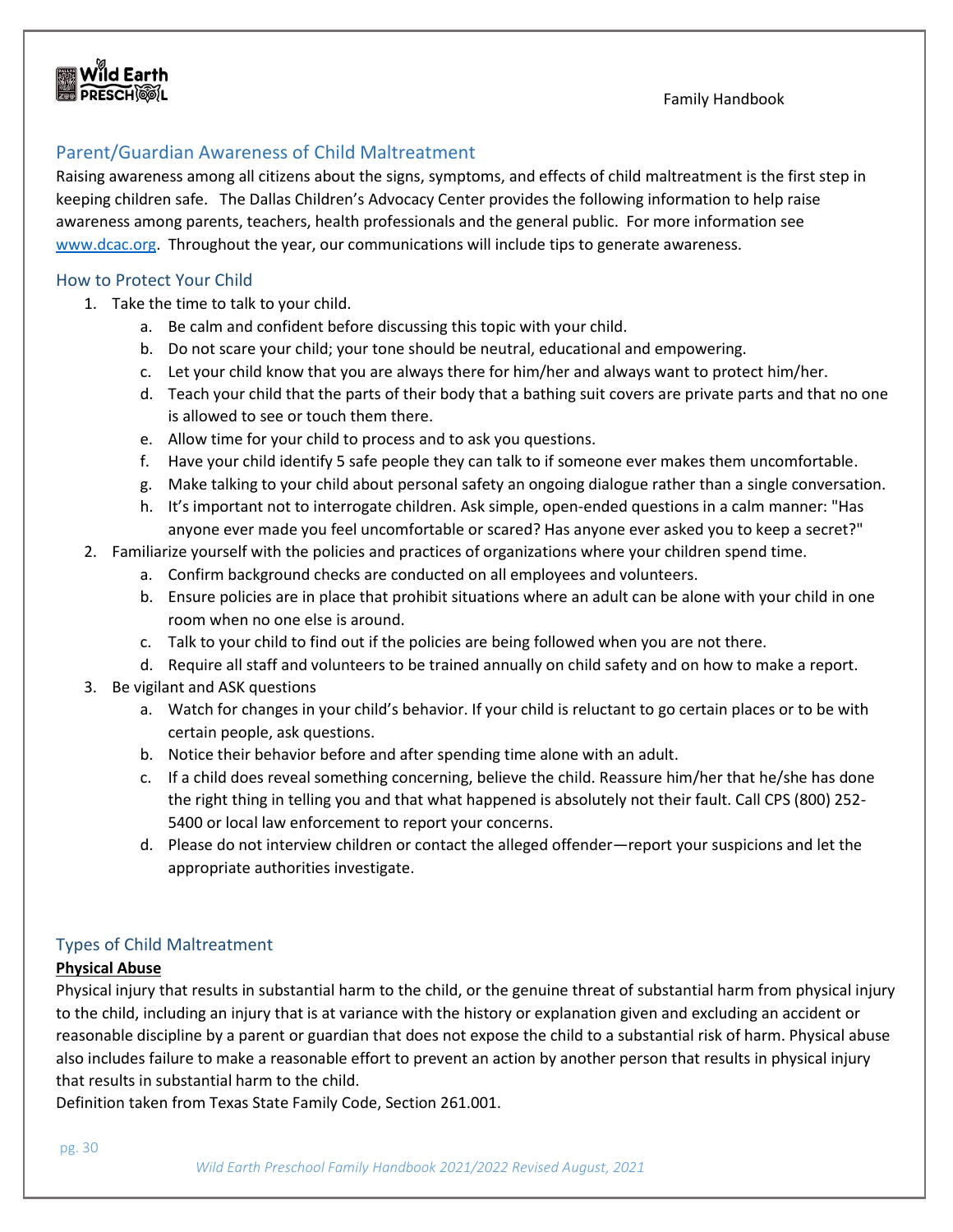

#### **Neglect**

#### Family Handbook

The leaving of a child in a situation where the child would be exposed to a substantial risk of physical or mental harm, without arranging for necessary care for the child, and the demonstration of an intent not to return by a parent or guardian of the child. Definition taken from Texas State Family Code, Section 261.001.

#### **Emotional Abuse**

Inflicting mental or emotional injury to a child, and/or causing or permitting the child to be in a situation in which the child sustains a mental or emotional injury that results in an observable and material impairment in the child's growth, development, or psychological functioning.

Definition taken from Texas State Family Code, Section 261.001.

#### **Sexual Abuse**

Sexual conduct harmful to a child's mental, emotional, or physical welfare, including conduct that constitutes the offense of indecency with a child, sexual assault, or aggravated sexual assault; failure to make a reasonable effort to prevent sexual conduct harmful to a child; compelling or encouraging the child to engage in sexual conduct; and causing, permitting, encouraging, engaging in, or allowing the photographing, filming or depicting of the child if the person knew or should have known that the resulting photograph, film, or depiction of the child is obscene or pornographic. Definition taken from Texas State Family Code, Section 261.001.

#### <span id="page-31-0"></span>Signs and Symptoms of Child Maltreatment

#### **Physical Abuse**

- Frequent injuries that are unexplained and/or when the child or parent cannot adequately explain injury causes such as: bruises, cuts, black eyes, fractures, burns
- Burns or bruises in an unusual pattern that may indicate the use of an instrument
- Lack of reaction to pain
- Injuries that appear after the child has not been seen for several days
- Evidence of delayed or inappropriate treatment for injuries
- Injuries involving the face, backs of hands, buttocks, genital area, abdomen, back, or sides of the body
- Frequent complaints of pain without obvious injury
- Complaints of soreness or discomfort when moving
- Aggressive, disruptive, and destructive or self-destructive behavior
- Passive, withdrawn, emotionless behavior
- Fear of going home or seeing parents

#### **Neglect**

- Obvious malnourishment or inadequate nutrition
- Lack of personal cleanliness
- Torn and/or dirty clothes
- Need for glasses, dental care, or other unattended medical attention
- Consistent hunger, stealing or begging for food
- Distended stomach, emaciated
- Lack of supervision for long periods of time
- Frequent absence or tardiness from school
- Regularly displays fatigue or listlessness or falls asleep in class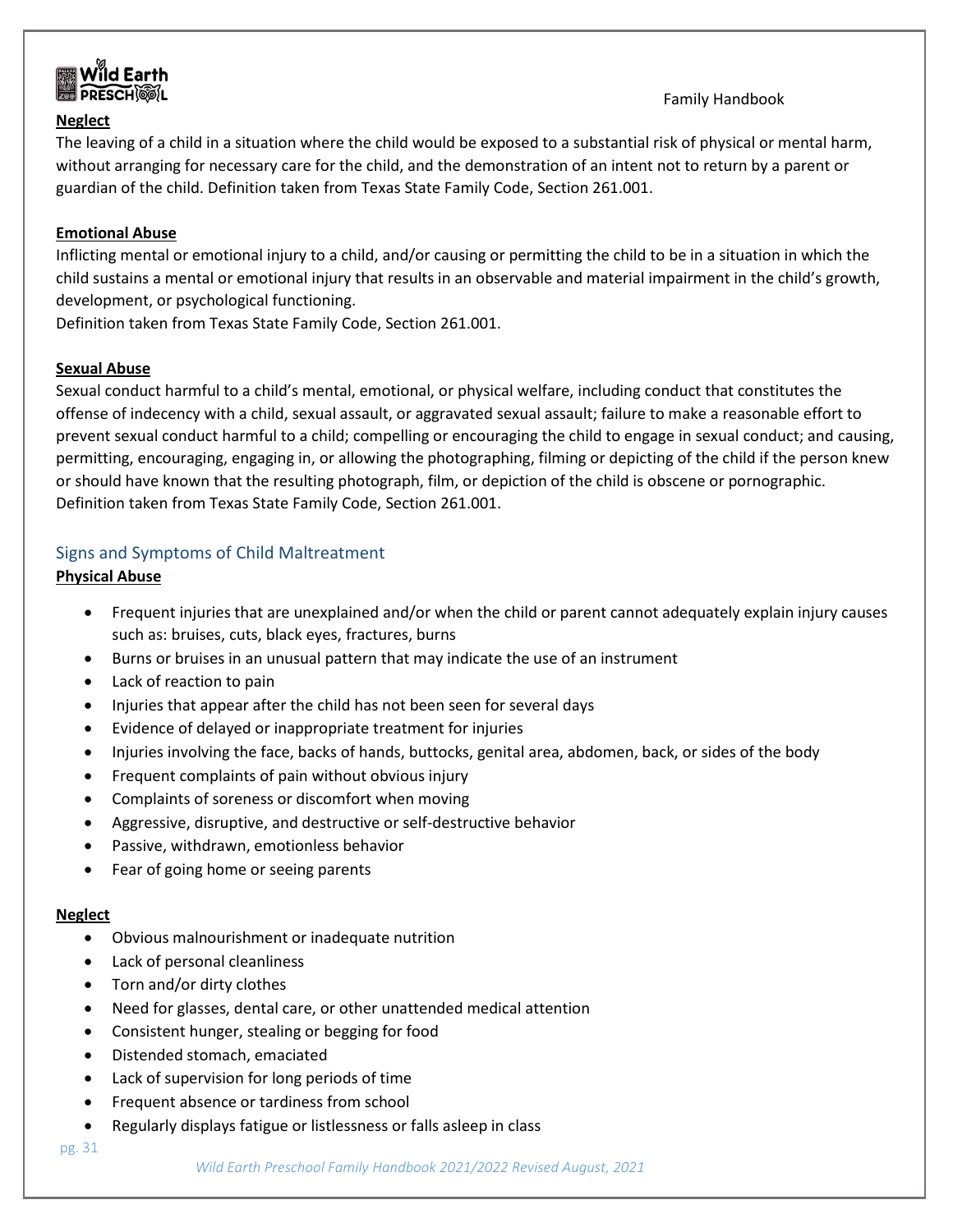### $\mathbf{\hat{M}}$ ld Earth **PRESCHOOL**

#### Family Handbook

- Reports that no caretaker is at home
- Self-destructive behavior
- Extreme loneliness and need for affection

#### **Emotional Abuse**

- Speech disorders
- Delayed physical development
- Substance abuse
- Ulcers, asthma, severe allergies
- Habit disorders (sucking, rocking, biting)
- Antisocial or destructive behaviors
- Delinquent behaviors (especially adolescents)
- Developmentally delayed

#### **Sexual Abuse**

- Torn, stained, or bloody underclothing
- Pain, swelling, or itching in genital area
- Difficulty walking or sitting
- Excessive seductiveness, inappropriate sex play, or premature understanding of sex
- Role reversal, overly concerned for siblings
- Significant weight change
- Suicide attempts (especially adolescents)
- Threatened by physical contact or closeness
- Extreme fear of being alone with adults, especially if of a particular gender
- Sudden refusal to change for gym or to participate in physical activities
- Sexual victimization of other children
- Major change in normal mood or behavior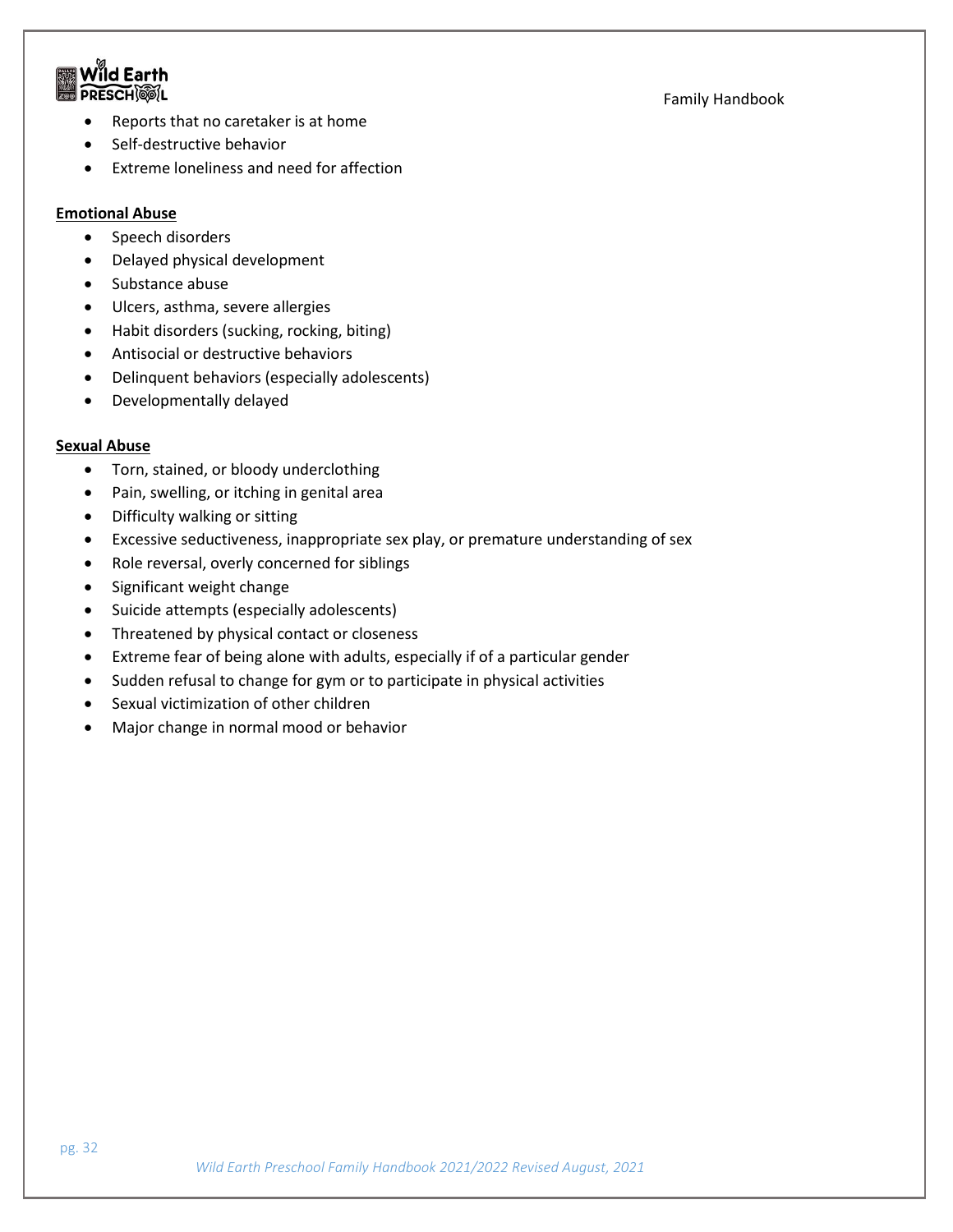# <span id="page-33-0"></span>Information on Safe Sleep and Breastfeeding

When applicable, all staff, substitute staff, and volunteers at Wild Earth Preschool will follow the safe sleep recommendations of the American Academy of Pediatrics (AAP) and the Consumer Product Safety Commission (CPSC) for infants to reduce the risk of Sudden Infant Death Syndrome/Sudden Unexpected Infant Death Syndrome (SIDS/SUIDS). For detailed information, see the DFPS Operational Policy on Infant Safe Sleep, form J-800-2550, copied below. Parents can review the information as education to reduce the risk of SIDS/SUIDS.

- Always put infants to sleep on their backs unless you provide an Infant Sleep Exception form 2710 signed by the infant's health care professional [§746.2427 and §747.2327].
- Place infants on a firm mattress, with a tight fitting sheet, in a crib that meets the CPSC federal requirements for full size cribs and for non-full size cribs [§746.2409 and §747.2309].
- For infants who are younger than 12 months of age, cribs should be bare except for a tight fitting sheet and a mattress cover or protector. Items that should not be placed in a crib include: soft or loose bedding, such as blankets, quilts, or comforters; pillows; stuffed toys/animals; soft objects; bumper pads; liners; or sleep positioning devices [§746.2415 and §747.2315]. Also, infants must not have their heads, faces, or cribs covered at any time by items such as blankets, linens, or clothing [§746.2429 and §747.2329].
- Do not use sleep positioning devices, such as wedges or infant positioners. The AAP has found no evidence that these devices are safe. Their use may increase the risk of suffocation [§746.2415 and §747.2315].
- Ensure that sleeping areas are ventilated and at a temperature that is comfortable for a lightly clothed adult [§746.3407(10) and §747.3203(10)].
- If an infant needs extra warmth, use sleep clothing (insert type of sleep clothing that will be used, such as sleepers or footed pajamas) as an alternative to blankets [§746.2415 and §747.2315].
- Place only one infant in a crib to sleep [§746.2405 and §747.2305].
- Infants may use a pacifier during sleep. But the pacifier must not be attached to a stuffed animal or the infant's clothing by a string, cord, or other attaching mechanism that might be a suffocation or strangulation risk [§746.2415 and §747.2315].
- If the infant falls asleep in a restrictive device other than a crib (such as a bouncy chair or swing, or arrives to care asleep in a car seat), move the infant to a crib immediately, unless you provide an Infant Sleep Exception form 2710 signed by the infant's health care professional [§746.2426 and §747.2326].
- Our child care program is smoke-free. Smoking is not allowed in Texas child care operations (this includes ecigarettes and any type of vaporizers) [§746.3703(d) and §747.3503(d)].
- Actively observe sleeping infants by sight and sound [§746.2403 and §747.2303].
- If an infant is able to roll back and forth from front to back, place the infant on the infant's back for sleep and allow the infant to assume a preferred sleep position [§746.2427 and §747.2327].
- Awake infants will have supervised "tummy time" several times daily. This will help them strengthen their muscles and develop normally [§746.2427 and §747.2327].
- Do not swaddle an infant for sleep or rest unless you provide an Infant Sleep Exception form 2710 signed by the infant's health care professional [§746.2428 and §747.2328].

#### <span id="page-33-1"></span>Breastfeeding Mothers

In accordance with DFPS Minimum Standards for Child Care Centers, parents have the right to breastfeed or provide breast milk for their enrolled child while their child is in care. An adult sized chair is provided in each classroom for your convenience. Please speak with the Early Childhood Manager if you have additional requests.